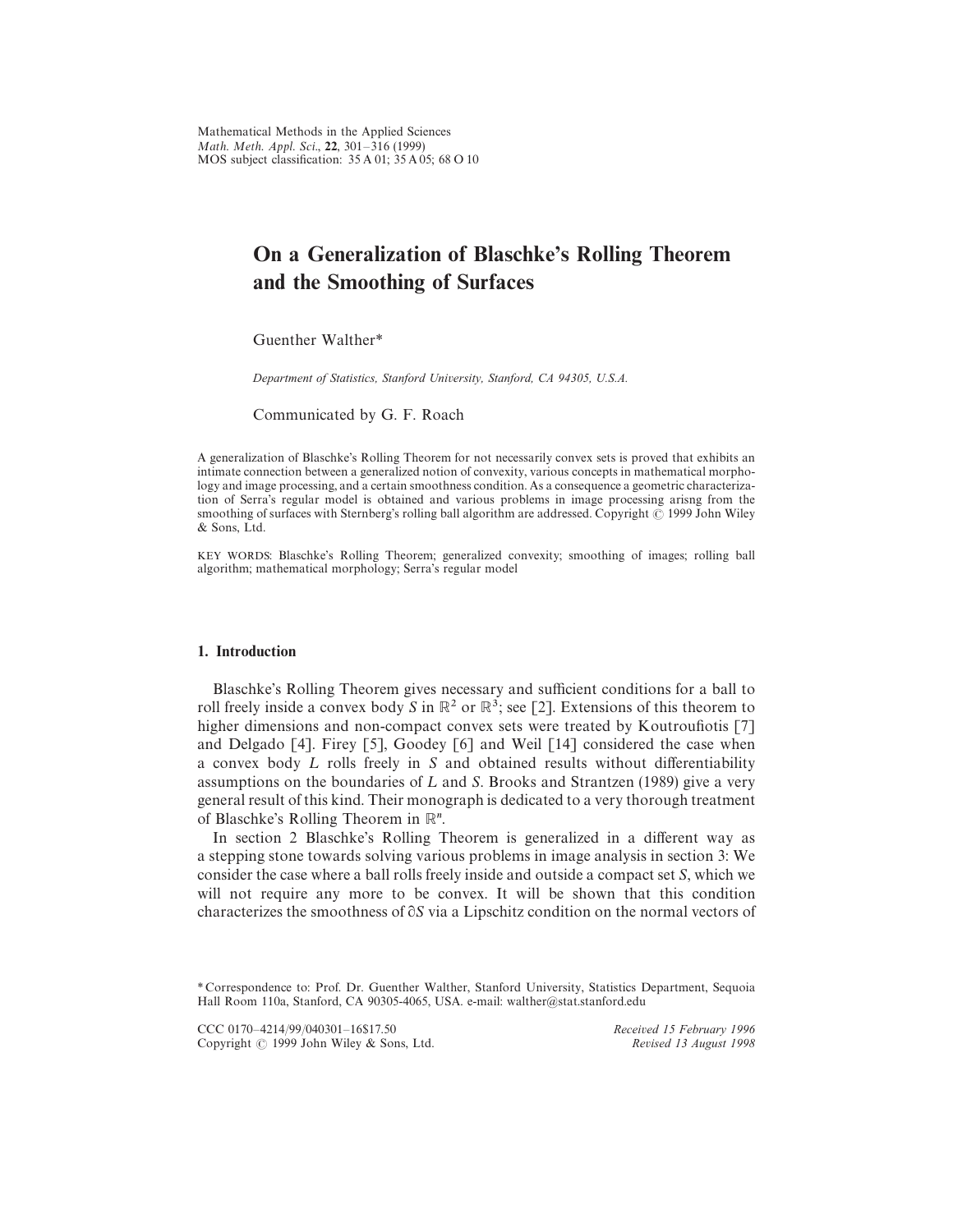-*S* and is closely connected to a generalized notion of convexity and various concepts of mathematical morphology and image processing. In particular, the generalized rolling theorem gives an exact geometric characterization of Serra's regular model from mathematical morphology.

In section 3, the theorem is then used to analyse Sternberg's [12] rolling ball algorithm. This algorithm was introduced as a morphological image processing tool to filter and smooth a grey-level function. Various conditions are given for this algorithm to successfully smooth surfaces. In particular, it is shown how modifications of the algorithm can be applied to an arbitrary bounded set *S* to generate a spectrum (not necessarily convex) sets with smooth boundaries that represent the shape of *S* to varying degrees of detail. The convex hull of *S* is obtained as a limiting case of this smoothing procedure.

All proofs are deferred to section 4.

## 2. Notation and the generalized rolling theorem

The setting throughout in  $\mathbb{R}^d$  be equipped with the standard inner product  $\langle \cdot, \cdot \rangle$  and Euclidean norm  $|\cdot|$ . For  $x \in \mathbb{R}^d \setminus \{0\}$  write  $e(x) := x/|x|$ .  $B_r(x)$  denotes the closed ball with radius *r* centered at *x*, and  $B := B_1(0)$ . If  $A \subset \mathbb{R}^d$  then  $A^c$ ,  $\overline{A}$ , int  $A$ ,  $\partial A$  and conv  $A$ denote the complement, closure, interior, boundary and convex hull of *A*, respectively. Further we define diam  $A := \sup_{x, y \in A} |x - y|$ , the diameter of *A*, and  $r(A) := \sup \{r :$  $B_r(a) \subset A$  for some *a*, the inradius of *A*. For *A*,  $C \subset \mathbb{R}^d$  and  $\lambda \in \mathbb{R}$  write  $\lambda A := \{\lambda a : a \in A\}$  and denote by

 $A \oplus C = \{a + c : a \in A, c \in C\}$ 

the *Minkowski addition* of *A* and *C*, and by

 $A \ominus C = \{x: x + C \subset A\}$ 

the *Minkowski difference*, where we write  $x + C$  for  $\{x\} + C$ . One then checks that

$$
A \ominus C = (A^c \oplus (-1)C)^c. \tag{1}
$$

Further, (1*—*5*—*9) of Matheron [9] gives

$$
conv(A \oplus C) = conv A \oplus conv C. \tag{CON}
$$

For  $\varepsilon \in \mathbb{R}$  write

$$
A_{\varepsilon} = \begin{cases} A \oplus \varepsilon B & \text{if } \varepsilon \ge 0, \\ A \ominus |\varepsilon| B & \text{if } \varepsilon < 0, \end{cases}
$$

and denote by  $d_H(A, C) := \inf \{ \varepsilon > 0: A \subset C_{\varepsilon} \text{ and } C \subset A_{\varepsilon} \}$  the Hausdorff distance between *A* and *C*. Minkowski addition and subtraction have become common tools in mathematical morphology and image processing. In particular, for some morphological problems it is helpful to restrict attention to compact sets *A* that satisfy  $A = (A \oplus \lambda B) \oplus \lambda B = (A \oplus \lambda B) \oplus \lambda B$  for some  $\lambda > 0$ . The class consisting of these sets is called *Serra*'*s regular model*, see [13, p. 144]. The use of this model is attractive

Copyright  $\odot$  1999 John Wiley & Sons, Ltd.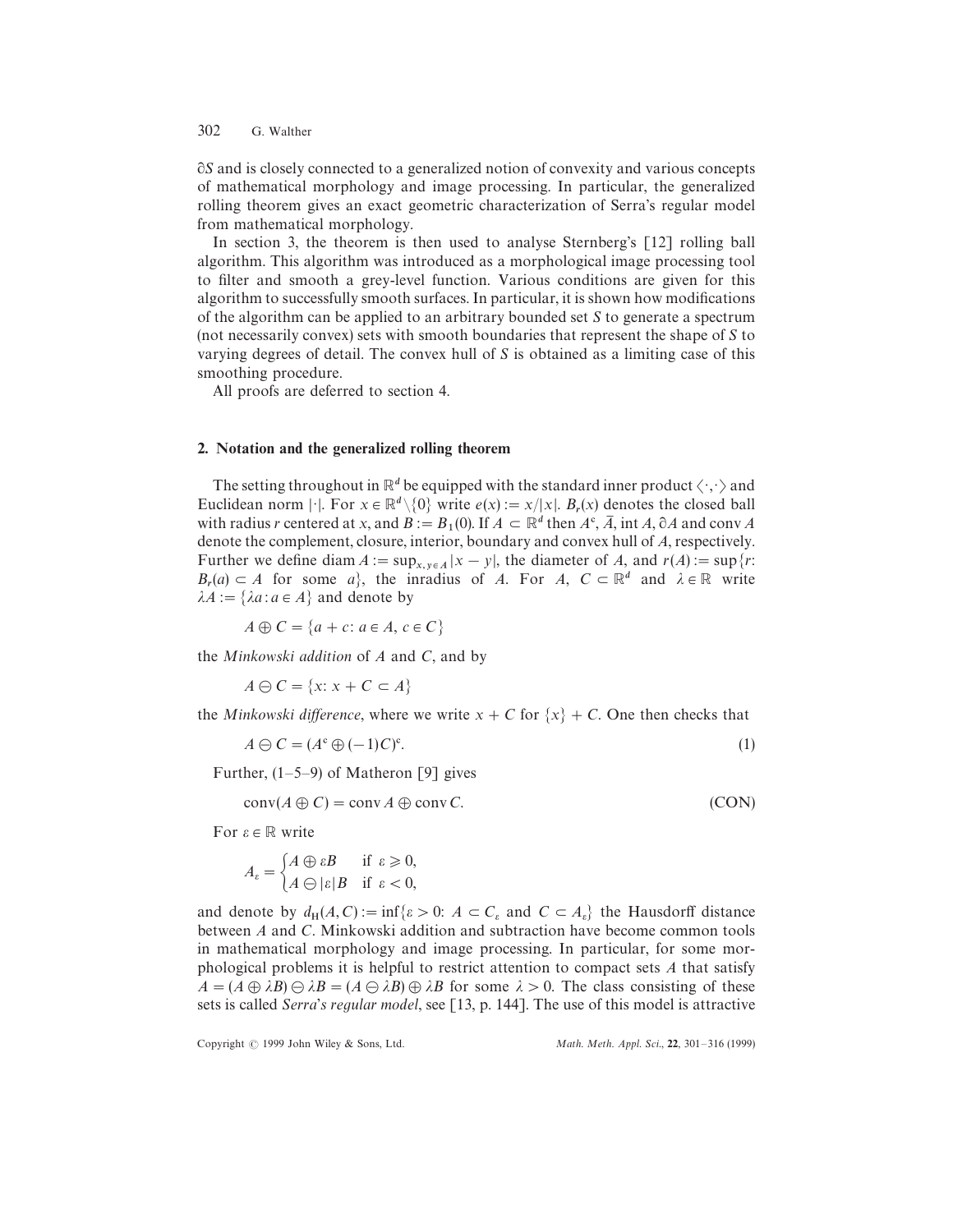in morphological problems because it avoids difficulties with the digitalization of sets and images, and it is particularly helpful when studying connectivity questions, see [13]. A more easily interpretable characterization of this model will be given in Theorem 1.

In a different context, Matheron [9, p. 24] defines for any  $A \subset \mathbb{R}^d$  and  $\lambda \geq 0$ 

$$
\Psi_{\lambda}(A) := (A \ominus \lambda B) \oplus \lambda B = \bigcup_{B_{\lambda}(x) \subset A} B_{\lambda}(x)
$$
\n(2)

and calls the mapping  $\lambda \rightarrow \Psi_{\lambda}(A)$  the *granulometry* of the set *A* with respect to the *structuring element B*. The granulometry represents the 'size distribution' of the set *A* with respect to the *A* in the sense that the mapping  $\lambda \rightarrow$  Leb( $\Psi_{\lambda}(A)$ ), where Leb denotes Lebesgue measure on  $\mathbb{R}^d$ , gives the volume occupied by the translates of  $\lambda B$  that are included in *A*. It is helpful in this paper to extend the definition of the granulometry to the whole line by setting

$$
\Psi_{-\lambda}(A) := (A \oplus \lambda B) \oplus \lambda B \quad (\lambda > 0). \tag{3}
$$

Then (1) shows that for all  $\lambda \in \mathbb{R}$ 

$$
\Psi_{-\lambda}(A) = (\Psi_{\lambda}(A^c))^c = \Psi_{\lambda}^*(A),\tag{4}
$$

where  $\Psi_{\lambda}^{*}$  is the so-called *dual mapping* of  $\Psi_{\lambda}$ , see p. 187 of [9].<br>The following proporties of grapplemetries follow from M

The following properties of granulometries follow from Matheron [9, p. 24] together with (4):

$$
\lambda \cdot \mu \ge 0 \text{ and } |\lambda| \ge |\mu| \text{ implies } \Psi_{\lambda}(\Psi_{\mu}(A)) = \Psi_{\mu}(\Psi_{\lambda}(A)) = \Psi_{\lambda}(A). \tag{ID}
$$

$$
\lambda, \mu \in \mathbb{R}
$$
 and  $\mu \le \lambda$  implies  $\Psi_{\mu}(A) \supset \Psi_{\lambda}(A)$ , where  $\Psi_0(A) = A$ . (MON)

One also sees readily that

$$
\lambda \in \mathbb{R}
$$
 and  $A \subset C$  implies  $A_{\lambda} \subset C_{\lambda}$ , hence also  $\Psi_{\lambda}(A) \subset \Psi_{\lambda}(C)$ . (MON II)

We will use the following notion of generalized convexity, for which Mani-Levitska [8] cites Perkal [9] as a reference: The set  $A \subset \mathbb{R}^d$  is called *r*-*convex* (*r* > 0) if  $A = C_r(A)$ , where  $C_r(A) = \bigcap_{\text{int } B_r(x) \cap A = \emptyset} (\text{int } B_r(x))^c$  is called the *r*-*convex hull* of *A*. To see why this is a generalized notion of convexity, note that  $C_r(A) \subset C_s(A)$  for  $r \le s$ ,  $C_r(A) \downarrow \overline{A}$  as  $r \to 0$ , and, under certain conditions of *A* (e.g. int(conv *A*)  $\neq \emptyset$  is sufficient),  $C_r(A) \uparrow C$  as  $r \to \infty$  with  $\overline{C} = \overline{\text{conv }A}$ . (The corresponding statement in Mani-Levitska [8] is erroneous; on the other hand, the assumptions on *A* made by Perkal [10] are clearly too strong).

Finally, if *A* and *C* are convex and compact, then *C* is said to *roll freely* in *A* if for each boundary point  $a \in \partial A$  and each rotation  $\rho \in SO(d)$  there exists  $x \in \mathbb{R}^d$  such that  $a \in x + \rho(C) \subset A$ , see Schneider [11]. We will be interested only in the case where *C* is a ball of radius *r*, so that the rolling condition then becomes  $a \in B_r(x) \subset A$  for some *x*. If *A* is only closed, then for *rB* to roll freely in *A* we require in addition that  $A \ominus rB$  be path-connected in order to preserve the physical meaning of rolling freely.

Copyright  $\odot$  1999 John Wiley & Sons Ltd.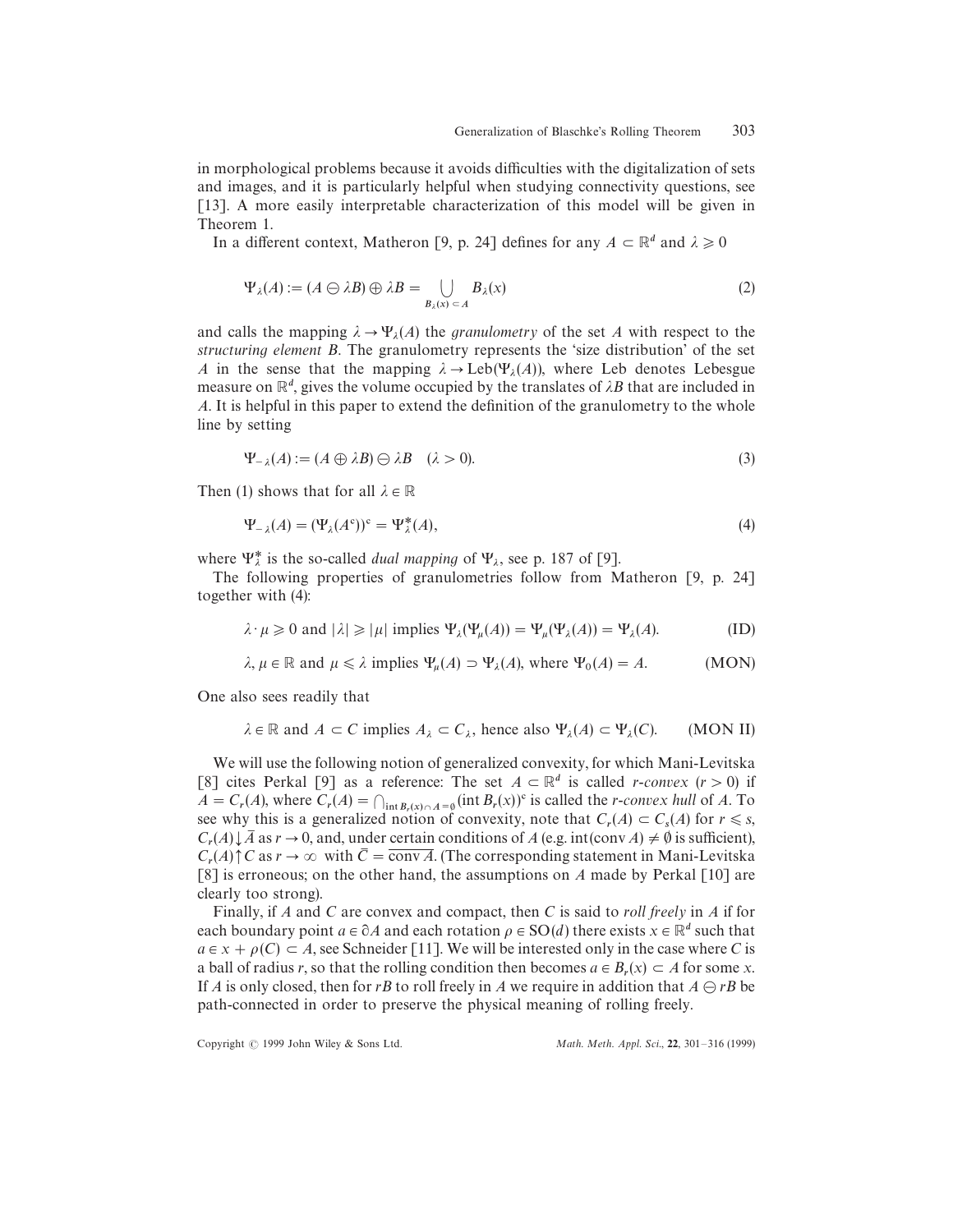All these notions are linked together in the following generalization of Blaschke's Rolling Theorem:

**Theorem 1.** Let  $S \neq \emptyset$  be a compact and path-connected subset of  $\mathbb{R}^d$  and  $r_0 > 0$ . Then *the following are equivalent:*

- (i)  $\Psi_{\lambda}(S) = S$  for  $\lambda \in (-r_0, r_0].$
- (i)  $S$  and  $\overline{S}^c$  are  $r_0$ -convex and int  $S \neq \emptyset$ .
- (iii) *A ball of radius r rolls freely inside S and inside*  $\overline{S}^c$  *for all*  $0 \le r \le r_0$ .
- (iv) *For every*  $r_1 \in [0, r_0]$ ,  $r_2 \in [0, r_0)$  there exist A,  $D \subset \mathbb{R}^d$  with  $S = A \oplus r_1 B =$  $D \ominus r_2B$ .
- (v)  $\partial S$  is a (d 1)-dimensional C<sup>1</sup> submanifold in  $\mathbb{R}^d$  with the outward pointing unit *normal vector n*(*s*) *at s* ∈ ∂*S satisfying the Lipschitz condition*

$$
|n(s) - n(t)| \leq \frac{1}{r_0} |s - t| \quad \text{for all } s, t \in \partial S.
$$

*Moreover, for some*  $r_0 > 0$  *above is equivalent to* 

(vi) *S belongs to Serra*'*s regular model*.

#### *Remark*.

- 1. The theorem shows that the smoothness of  $\partial S$  is linked to the behaviour at the origin of the granulometry  $\Psi_{\lambda}(S)$ .
- $2.$  (iv) generalizes a well-known characterization of 'rolling freely' in the case where *S* is convex: Then  $r_1B$  rolls freely in *S* iff  $r_1B$  is a summand of *S*, i.e. there exists a convex, compact set *A* with  $S = A \oplus r_1 B$ ; see Theorem 3.2.2 in [11].
- 3. One readily checks that if *S* is not assumed to be path-connected, then the theorem remains true if one requires in (ii)  $int(S_i) \neq \emptyset$  for each path-connected component  $S_i \subset S$  and in (iii) one restricts 'rolling freely' to each path-connected component of *S* and  $\overline{S^c}$ .
- 4. Using notation from mathematical morphology gives a formal way of writing down how *r*-convexity generalizes convexity: The set  $A \subset \mathbb{R}^d$  is said to be *closed with respect* to  $int(rB)$  if  $A = (A \oplus int(rB)) \oplus int(rB)$ . Then one has for  $r > 0$ :

$$
C_r(A) = \bigcap_{\substack{C \supseteq A \\ C \text{ closed w.r.t. int}(rB)}} C,
$$

and, provided int(conv *A*)  $\neq \emptyset$ ,

$$
\overline{\text{conv }A} = \bigcap_{\substack{C \supset A \\ C \text{ closed and convex}}} C = \bigcap_{\substack{C \supset A \\ C \text{ closed w.r.t. } \text{int}(rB) \text{ for all } r > 0}} C.
$$

This follows upon proving that *C* is closed w.r.t. int(*rB*) iff *C* is *r*-convex, and that if  $int(\text{conv } C) \neq \emptyset$ , then *C* is closed and convex iff *C* is closed w.r.t.  $int(rB)$  for all  $r > 0$ . The first statement is readily verified, the second can be proved e.g. with the help of Lemma D below.

Copyright  $\odot$  1999 John Wiley & Sons, Ltd.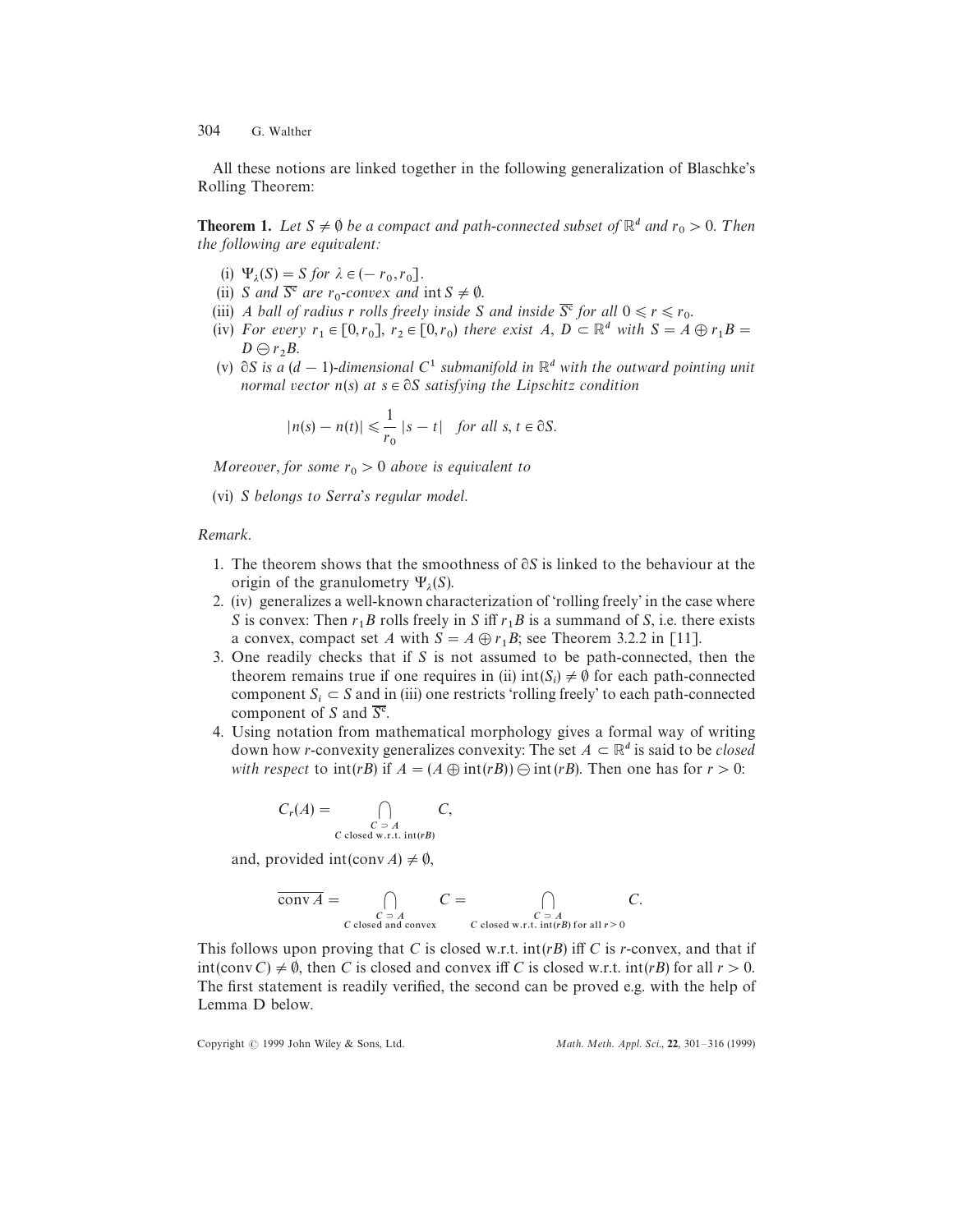### 3. Applications to image analysis and smoothing

Sternberg [12] popularized the idea of filtering and smoothing a grey-scale image by applying  $\Psi_{\lambda}$  and  $\Psi_{-\lambda}$ , possibly iteratively, to the epigraph of the corresponding<br>grow layel function. It follows from (2) that employing  $\Pi_{\lambda}$  are has visualized by politice grey-level function. It follows from (2) that employing  $\Psi_{\lambda}$  can be visualized by rolling energy-level function. It follows from (2) that employing  $\Psi_{\lambda}$  can be visualized by rolling a ball with radius  $\lambda$  on the grey-level surface. As the ball cannot enter narrow pits, the smoothed image will be free of the corresponding small, dark details. Likewise,  $\Psi_{-\lambda}$  can be visualized by rolling the ball along the underside of the grey-level surface.<br>This depiction evaluate the name 'rolling hall algorithm' for this procedure. Figures This depiction explains the name 'rolling ball algorithm' for this procedure. Figures 4 and 5 in Sternberg [12] show the algorithm in action, and an example of a grey-scale image before and after smoothing with the rolling ball algorithm.

This section analyses the rolling ball algorithm in terms of its properties as a smoothing operator, i.e. as a transformation that constructs a smooth surface which approximates the original (not necessarily smooth) surface given by the boundary of a set.

An important first smoothing property of this algorithm follows from the generalized Rolling Theorem established in section 2: The boundary of a set *S* is smooth in the sense described there if and only if the rolling ball algorithms  $\Psi_{\lambda}$  and  $\Psi_{-\lambda}$  leave *S* invariant for some  $\lambda > 0$ . On the other hand, even repeated applications of these rolling ball algorithms may produce surfaces that are not smooth. As an example, consider the set  $S \subset \mathbb{R}^2$  given by  $S := B^1 \cup B^2 \cup B^3$ , where  $B^1 = B_1((0,0))$ ,  $B^2 = B_1((1,0))$  and  $B^3 = B_1((4.5,0))$ . Then  $\partial S$  has cusps where  $\partial B^1$  and  $\partial B^2$  meet. Rolling *B* inside *S* leaves *S* invariant, rolling *B* along the outside of *S* smoothes these cusps but also introduces new cusps by enlarging  $B^2$  and  $B^3$ . Rolling *B* again inside this set brings back *S*. This counterexample is easily generalized to connected sets and arbitrary dimension.

A naturally arising question is then under what conditions the rolling ball algorithm will smooth successfully and produce a smooth surface in the sense of Theorem 1. Furthermore, in view of the application to the filtering of images described above, it is of particular interest to obtain quantitative results concerning the smoothness in terms of the Lipschitz constant in Theorem  $1(v)$ . Such results will be given in Theorems 2 and 3 below.

**Theorem 2.** Let S,  $T \subset \mathbb{R}^d$  with  $T_{-\varepsilon} \subset S \subset T_{\varepsilon}$  and  $\Psi_{R_i}(T) = T = \Psi_{-R_i}(T)$  for some  $R_i, R_o > \varepsilon > 0$ . *Consider the sets* 

$$
S_{io} := \Psi_{-r_o}(\Psi_{r_i}(S)) \quad and \quad S_{oi} := \Psi_{r_i}(\Psi_{-r_o}(S))
$$

 $\text{with } 0 < r_i < R_i - \varepsilon \text{ and } 0 < r_o < R_o - \varepsilon.$ ¹*hen*

$$
T_{-\varepsilon} \subset S_{i\sigma} \subset T_{\varepsilon}, \quad T_{-\varepsilon} \subset S_{\sigma i} \subset T_{\varepsilon} \tag{5}
$$

*and*, *independently of the dimension d*, *there exists some universal function*

$$
f(r_i, r_o, R_o, \varepsilon) \ge (r_i + r_o) \left( 1 - \frac{8R_o \varepsilon}{(R_o - r_o + \varepsilon)r_o} \right)
$$

Copyright  $\odot$  1999 John Wiley & Sons Ltd.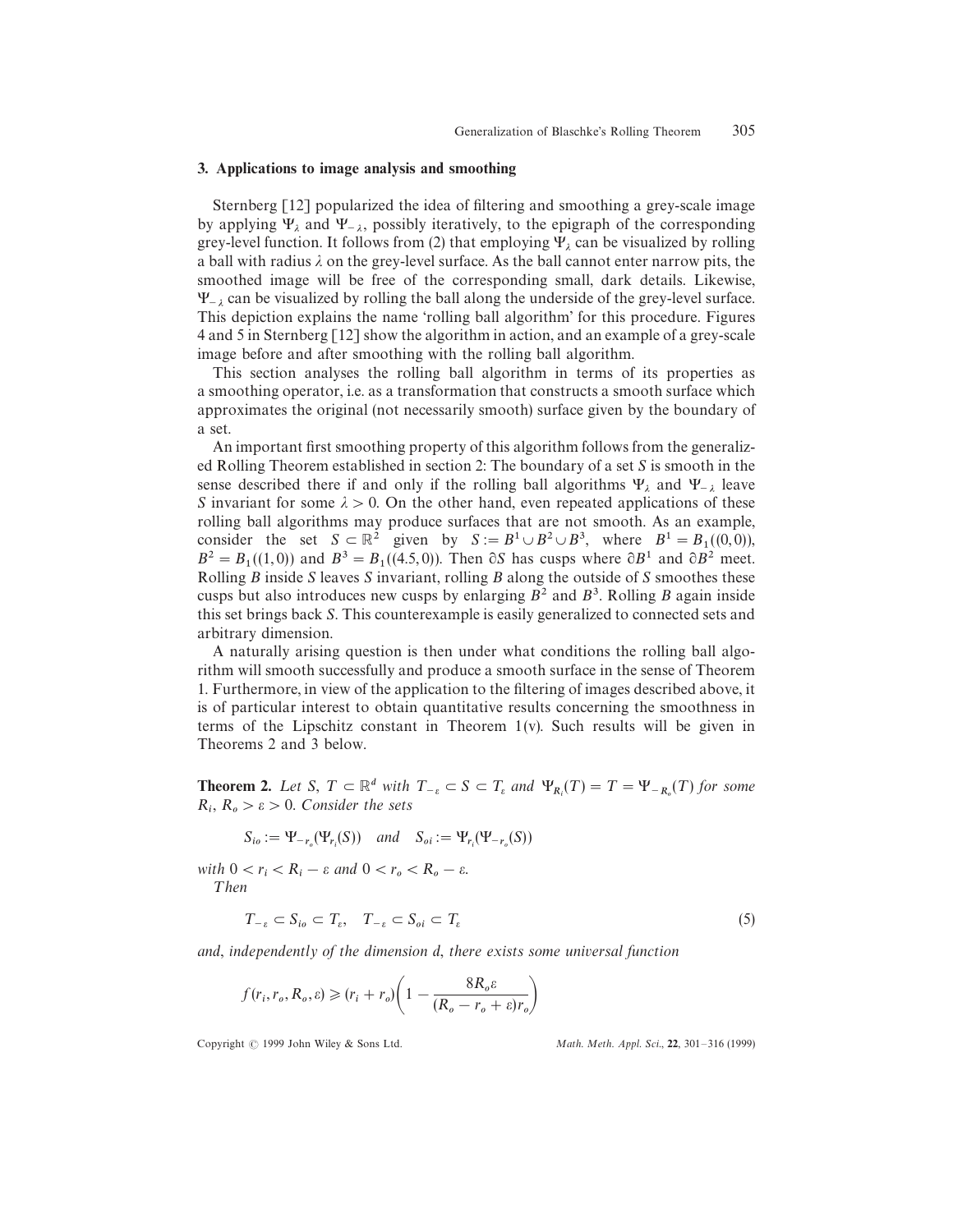*such that*

$$
S_{io} = \Psi_r(S_{io}) \text{ for } r \in [-r_o, (f_{io} - r_o)^+), \tag{6}
$$

where  $f_{io} = f(r_i, r_o, R_o, \varepsilon)$ . *Also*,

$$
S_{oi} = \Psi_r(S_{oi}) \text{ for } r \in (-(f_{oi} - r_i)^+, r_i],
$$
\n(7)

*where*  $f_{oi} = f(r_o, r_i, R_i, \varepsilon)$ .

*Equation* (7) *remains true if instead of*  $T_{-\varepsilon} \subset S \subset T_{\varepsilon}$  *one requires*  $d_H(S, T) < \varepsilon < r_o$ .

Note that (5) and assertion 1(c) of Lemma B below imply that  $d_H(S_{io}, T) \le \varepsilon$  and  $d_H(S_{oi}, T) \leq \varepsilon$ . Further, (ID) shows that the assertion of the theorem concerning  $S_{io}$  remains true if one has only  $T_{-\varepsilon} \subset \Psi_{r_i}(S) \subset T_{\varepsilon}$  instead of  $T_{-\varepsilon} \subset S \subset T_{\varepsilon}$ ; analog-<br>cyclu for  $S_{-}$  and  $\Psi_{-}$  (*S*). Einelly, absence that as a l.0 the andmainta of the intervals in  $S_{i_0}$  remains the *n* one has only  $T_{-\varepsilon} \subseteq T_{r_i}(S) \subseteq T_{\varepsilon}$  instead of  $T_{-\varepsilon} \subseteq S \subseteq T_{\varepsilon}$ , analogies<br>ously for  $S_{oi}$  and  $\Psi_{-r_o}(S)$ . Finally, observe that as  $\varepsilon \downarrow 0$  the endpoints of the intervals in (6) and (7) converge to  $-r_o$  and  $r_i$  as expected.

By employing a proper choice of the smoothing parameters  $r_i$  and  $r_o$  one can ensure that some versions of these smoothing procedures work for any bounded set in  $\mathbb{R}^d$ . One way to achieve this is to exploit the well-known 'convexifying effect' of Minkowski addition. A quantitative statement of this effect is given by the theorem of Shapley, Folkman and Starr, see e.g. [11, p. 130]. However, in the cases under consideration here stronger statements are needed. Specifically, Lemma D below will derive a rate of convergence for the statement of the Corollary to Proposition 1*—*5*—*7 in Matheron [9]. Note that the latter proposition is false, as the counterexample  $F = \{a, b\}$  with  $a \neq b$  and  $K = B$  shows.

**Theorem 3.** Let  $S \subset \mathbb{R}^d$  be bounded and for  $r_i$ ,  $r_o > 0$  consider the set  $S_{io}$  as defined in *Theorem* 2 *and*  $S_{\text{oio}} := \Psi_{-r_o}(\Psi_{r_i}(\Psi_{-r_o}(S)))$ . If  $r_o > \text{diam } S$  then, *independently of the dimension d*, *there exists some universal function*

$$
f = f(r_i, r_o, \text{diam } S) \ge (r_i + r_o) \left( 1 - \frac{4(r_o - \sqrt{r_o^2 - (\text{diam } S)^2})}{r_o} \right)
$$

*such that*

$$
S_{io} = \Psi_r(S_{io}) \quad and \quad S_{oio} = \Psi_r(S_{oio}) \quad \text{for } r \in [-r_o, (f - r_o)^+) \tag{8}
$$

*and*

$$
(\operatorname{conv}\Psi_{r_i}(S))_{\sqrt{r_o^2 - (\operatorname{diam} S)^2} - r_o} \subset S_{io} \subset \operatorname{conv}\Psi_{r_i}(S),\tag{9}
$$

$$
(\operatorname{conv} S)_{\sqrt{r_o^2 - (\operatorname{diam} S)^2} - r_o - r_i} \subset S_{\text{oio}} \subset \operatorname{conv} S. \tag{10}
$$

*Moreover*,

$$
d_H(S_{\text{oio}}, \text{conv } S) \le (r_o - \sqrt{r_o^2 - (\text{diam } S)^2} + r_i) \frac{\text{diam } S - r(\text{conv } S)}{r(\text{conv } S)}
$$
(11)

*if*  $r_i$  and  $r_o$  are chosen so that  $r_o - \sqrt{r_o^2 - (\text{diam } S)^2 + r_i} < r(\text{conv } S)$ .

Copyright  $\odot$  1999 John Wiley & Sons, Ltd.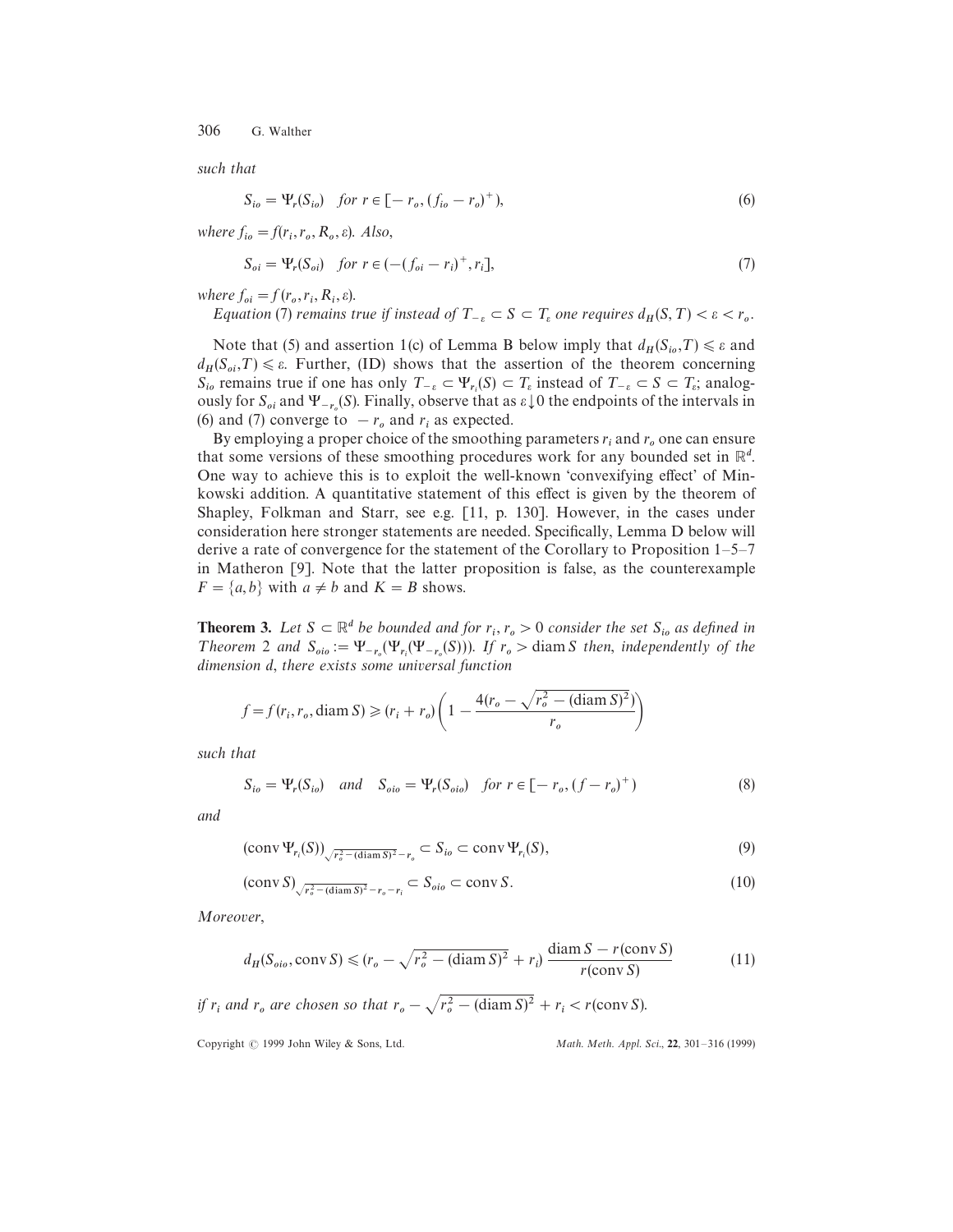*Remark*.

- 1. Note that  $r_o \sqrt{r_o^2 (\text{diam } S)^2} = O(r_o^{-1})$  as  $r_o$  increases. Hence proper choice of  $r_i$  and  $r_o$  ensures that  $S_{io}$  and  $S_{oio}$  are smooth in the sense of Theorem 1 if *S* is closed. In particular,  $S_{\text{oio}}$  gives a smooth approximation to *S* that represents the shape of *S* in decreasing detail as  $r_i \to 0$  and  $r_o \to \infty$  and that converges to conv *S* from inside at the rate  $O(\max(r_i, r_o^{-1}))$  as follows from (11).
- 2. Equation (10) and (11) can be refined further: In a similar way as in Lemma F below one can prove that if  $A \subset \mathbb{R}^d$  is bounded and convex and  $r_i \in [0, r(A))$ , then  $A_{-\varepsilon} \subset \Psi_{r_i}(A)$ , provided  $\varepsilon > g(\text{diam } A, r(A), r_i)$ , where

$$
g(p,r,r_i) := \frac{p-r}{2} - \sqrt{\left(\frac{p-r}{2}\right)^2 - (p-2r)r_i}.
$$

This bound is the best possible in that if  $p \ge 2r > 0$  and  $r_i \in [0, r)$ , then by setting  $\varepsilon := g(p, r, r_i)$  and  $A := \text{conv}(\text{int } B_r(0) \cup B_s((p - r - \varepsilon)e))$  for some unit vector *e* one obtains  $r(A) = r$ , diam  $A = p$  and  $A_{-\varepsilon} \notin \Psi_{r_i}(A)$ . Employing this and  $\Psi_{r_i}((\text{conv } S)_{\sqrt{r_o^2 - (\text{diam } S)^2} - r_o}) \subset S_{olo}$  in the proof instead of (45) yields better but more unwieldy estimates for (10) and hence also (11).

#### 4. Proofs

The results of sections 2 and 3 will be proved with the help of several lemmata. The first one is a simple geometric fact whose proof is omitted:

**Lemma A.** Let  $S \subseteq \mathbb{R}^d$  and  $r_1, r_2 > 0$ . Suppose there exist  $s, x \in \mathbb{R}^d$  and sequences  $\{s_n\}, \{x_n\} \subset \mathbb{R}^d$  with  $s_n \to s$  such that  $s_n \in B_r$ ,  $(x_n) \subset S$  for all n and  $s \in B_{r_2}(x) \subset \overline{S^c}$ . Then  $x_n \to s + (r_1/r_2)(s - x)$ . This continues to hold if the roles of S and  $\overline{S}^c$  are switched.

## Lemma B.

- 1. Let  $S \subset \mathbb{R}^d$  satisfy  $S = \Psi_{r_i}(S) = \Psi_{-r_o}(S)$  for some  $r_i, r_o > 0$ .
	- (a) If  $\varepsilon \geq -r_i$  then  $S_{\varepsilon} = \Psi_r(S_{\varepsilon})$  for  $r \in [0, r_i + \varepsilon]$ .<br>
	(b) If  $\varepsilon \leq r_i$  then  $S_{\varepsilon} = \Psi_r(S_{\varepsilon})$  for  $r_i \in [0, r_i + \varepsilon]$ .
	- (a) *If*  $\varepsilon \le r_0$  then  $S_{\varepsilon} = \Psi_r(S_{\varepsilon})$  for  $r \in [\varepsilon r_0, 0]$ .<br>
	(b) *If*  $\varepsilon \le r_0$  then  $S_{\varepsilon} = \Psi_r(S_{\varepsilon})$  for  $r \in [\varepsilon r_0, 0]$ .
	- (c) *If*  $-r_i \le r_1 \le r_o$  and  $r_2 \in \mathbb{R}$ , then  $(S_{r_1})_{r_2} = S_{r_1+r_2}$ .
- 2. If  $S \subset \mathbb{R}^d$  satisfies the conditions of Theorem 1 for some  $r_0 > 0$ , then for  $|\varepsilon| < r_0$ ,  $S_{\varepsilon}$  *satisfies the conditions of Theorem* 1 *with*  $r_{\varepsilon} := r_0 - |\varepsilon|$ *.*

*Proof of Lemma B.* Part 1(a). The assertion is true if  $S = \emptyset$ , so assume  $S \neq \emptyset$ . We will show

$$
S_{\varepsilon} \subset \Psi_{r_i + \varepsilon}(S_{\varepsilon}). \tag{12}
$$

Then (MON) gives for  $r \in [0, r_i + \varepsilon]$ :  $S_{\varepsilon} \subset \Psi_{r_i + \varepsilon}(S_{\varepsilon}) \subset \Psi_r(S_{\varepsilon}) \subset S_{\varepsilon}$ , proving part (a). In Then (*MOT*) gives for  $r \in [0, r_i + 0]$ .  $B_{\varepsilon} \subseteq T_{r_i + \varepsilon}(B_{\varepsilon}) \subseteq T_{r_i \cup \varepsilon} \subseteq B_{\varepsilon}$ , proving part (a). In<br>the case  $\varepsilon \ge 0$ , (12) follows by using (2) to see that  $S_{\varepsilon} = \bigcup (B_{r_i}(x): B_{r_i}(x) \subseteq S)$  $\bigoplus$   $\epsilon B \subset \bigcup (B_{r_i+\epsilon}(x))$ :  $B_{r_i+\epsilon}(x) \subset S_{\epsilon}$ ).

Copyright  $\odot$  1999 John Wiley & Sons Ltd.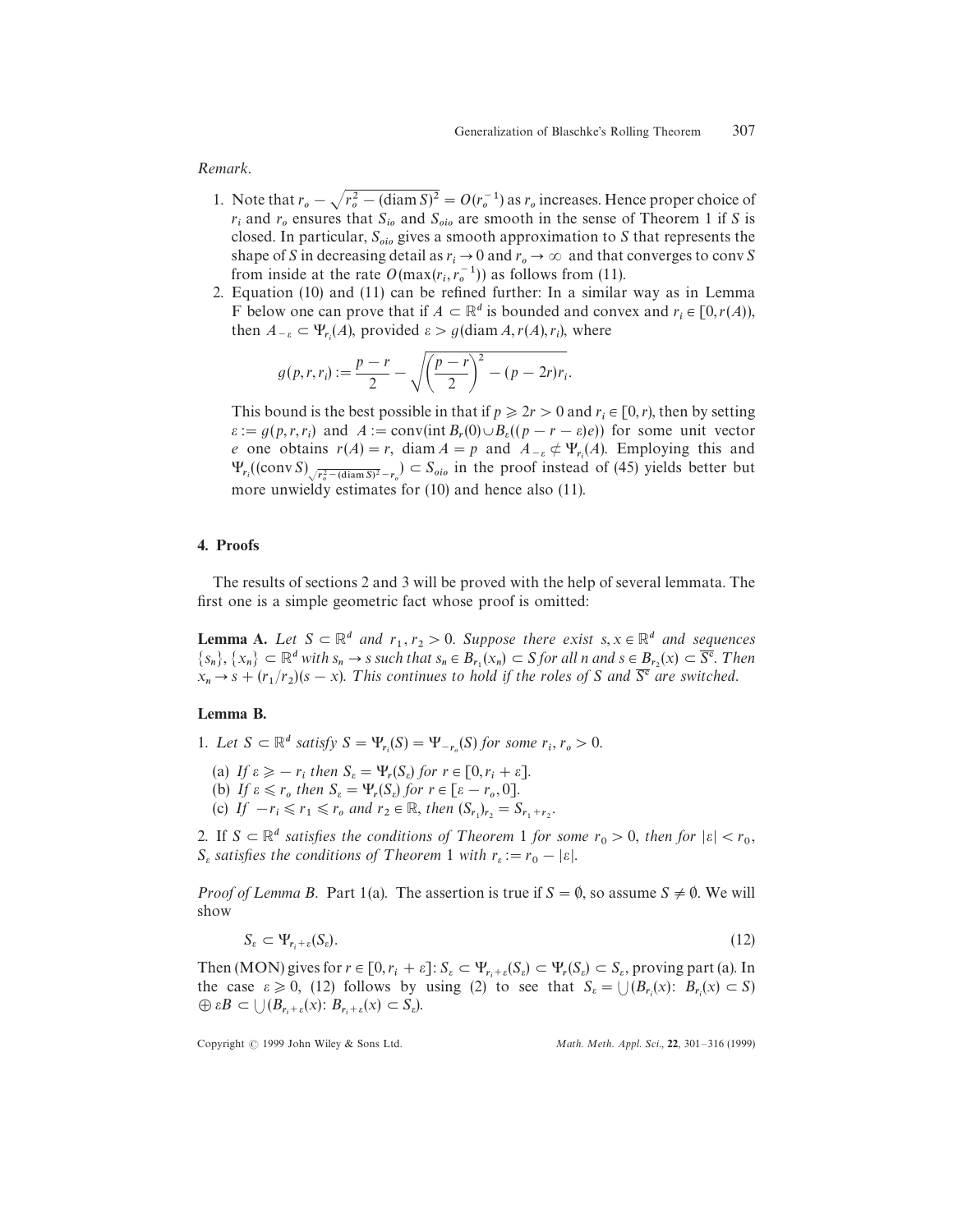In the case  $-r_i \leq \varepsilon < 0$  let  $s \in S_{\varepsilon} = S_{-|\varepsilon|}$ . We need only look at the case where  $S \neq \mathbb{R}^d$ , so there exists  $t \in \partial S$  such that  $|s - t| = \min_{y \in \partial S} |s - y|$ .

If  $|s - t| > r_i$  then  $S \supset B_{r_i}(s) = B_{r_i + \varepsilon}(s) \oplus |\varepsilon| B$ , whence  $s \in \Psi_{r_i + \varepsilon}(S_{\varepsilon})$  by (2). If  $|s - t| \le r_i$  we have

$$
\text{int }B_{|s-t|}(s) \subset S. \tag{13}
$$

 $S = \Psi_{-r_o}(S)$ , (2) and (1) show  $S^c = \bigcup (B_{r_o}(x): B_{r_o}(x) \subset S^c)$ . By considering a sequence  ${t_n} \subset S^c$  converging to *t* one hence obtains

$$
t \in B_{r_o}(x_2) \subset \overline{S^c} \quad \text{for some } x_2. \tag{14}
$$

First consider the case  $t \in S^c$ . Then  $|t - s| > |\varepsilon|$ , because otherwise  $s \notin S_{-|\varepsilon|}$ . Let  $\{t_n\} \subset S$  be a sequence converging to *t*. Then  $S = \Psi_{r_i}(S)$  and (2) show that

$$
t_n \in B_{r_i}(y_n) \subset S \quad \text{for some } \{y_n\}. \tag{15}
$$

Lemma A, (13)–(15) yield  $y_n \to x_1$  for some  $x_1$  and  $(x_1 - t)/r_i =$  $(t - x_2)/r_o = (s - t)/|s - t|$ , which together with  $|x_1 - t| = r_i \ge |s - t|$  implies  $|s - x_1| = r_i - |s - t| < r_i - |\varepsilon|$ . Together with  $y_n \to x_1$  we obtain for *n* large enough  $s \in B_{r_i-|\varepsilon|}(y_n)$ . Further,  $B_{r_i-|\varepsilon|}(y_n) \oplus |\varepsilon|B = B_{r_i}(y_n) \subset S$ , whence  $s \in B_{r_i-|\varepsilon|}(y_n) \subset S_{-|\varepsilon|}$ , so (12) follows by (2).

The case  $t \in S$  can be treated quite similarity.

(b) Using the duality relation (4) and  $(S_e)^c = (S^c)_{-e}$ , which is a consequence of (1), one sees that under the assumptions made in 1, (b) is equivalent to (a).

(c) It is an immediate consequence of the definition of  $\Theta$  and  $\Theta$  that in the case  $r_1, r_2 \ge 0$  for any set  $\tilde{S}$ ,  $(\tilde{S}_{r_1})_{r_2} = \tilde{S}_{r_1+r_2}$ . Using this, one obtains in the case  $(-r_1)(r_1 + r_2) \ge 0$ :  $(S_{r_1})_{r_2} = (S_{r_1})_{-r_1 + (r_1 + r_2)} = ((S_{r_1})_{-r_1})_{r_1 + r_2} = (\Psi_{-r_1}(S))_{r_1 + r_2} = S_{r_1 + r_2}$ <br>by parts (a) and (b) with  $\varepsilon = 0$ .

In the case  $(-r_2)(r_1 + r_2) \ge 0$ ,  $(S_{r_1})_{r_2} = (S_{(r_1+r_2)-r_2})_{r_2} = ((S_{r_1+r_2})_{-r_2})_{r_2} = \Psi_{r_2}(S_{r_1+r_2}) =$  $S_{r_1+r_2}$  by parts (a) and (b), as  $r_2 \in [(r_1+r_2)-r_o, r_i+(r_1+r_2)]$  and  $-r_i \le r_1+r_2 \le r_2$  $r_o$  follow from  $-r_i \le r_1 \le r_o$  and  $\min(0, r_1) \le r_1 + r_2 \le \max(0, r_1)$  which is a consequence of  $(-r_2)(r_1 + r_2) \ge 0$ .

Part 2: As *S* is compact and path-connected, it is easily checked that  $S_{\varepsilon}$  is compact Fatt 2. As b is compact and path-connected, it is easily enceived that  $B_{\varepsilon}$  is compact<br>for  $\varepsilon \in \mathbb{R}$  and path-connected if  $\varepsilon \ge 0$ . For  $-r_o < \varepsilon < 0$  the path-connectedness of  $S_{\varepsilon} = S \ominus |\varepsilon| B$  follows directly form Theorem 1(iii) and  $S_{\varepsilon} \neq \emptyset$  by Theorem 1(i). The  $B_{\varepsilon} = B \cup [c|B]$  follows directly form Theorem T(iii) and  $B_{\varepsilon} \neq \emptyset$  by Theorem T(i). The assertion follows then form (a), (b) of part 1.

**Lemma C.** Let  $A, S \subset \mathbb{R}^d$  be non-empty. Assume:

(i)  $\Psi_{r_1+r_1}(A) = A$  for some  $r_1, r_2 > 0$ , (ii)  $\Psi_{-R}(S) = S$  for some  $R > 0$ , (iii)  $S_{-h} \subset A \subset S$  *for some*  $h > 0$ .

*Then there exists a universal function* 

$$
\tilde{f} = \tilde{f}(r, r_1, R, h) \ge (r + r_1) \frac{Rr - 4Rh - 3rh - 2h^2}{(R + h)r}
$$

such that  $b \in \partial A \cap B_r(c)$  for some c with int  $B_r(c) \subset A$  implies int  $B_f(b + \tilde{f}e(c - b)) \subset A$ .

Copyright  $\odot$  1999 John Wiley & Sons, Ltd.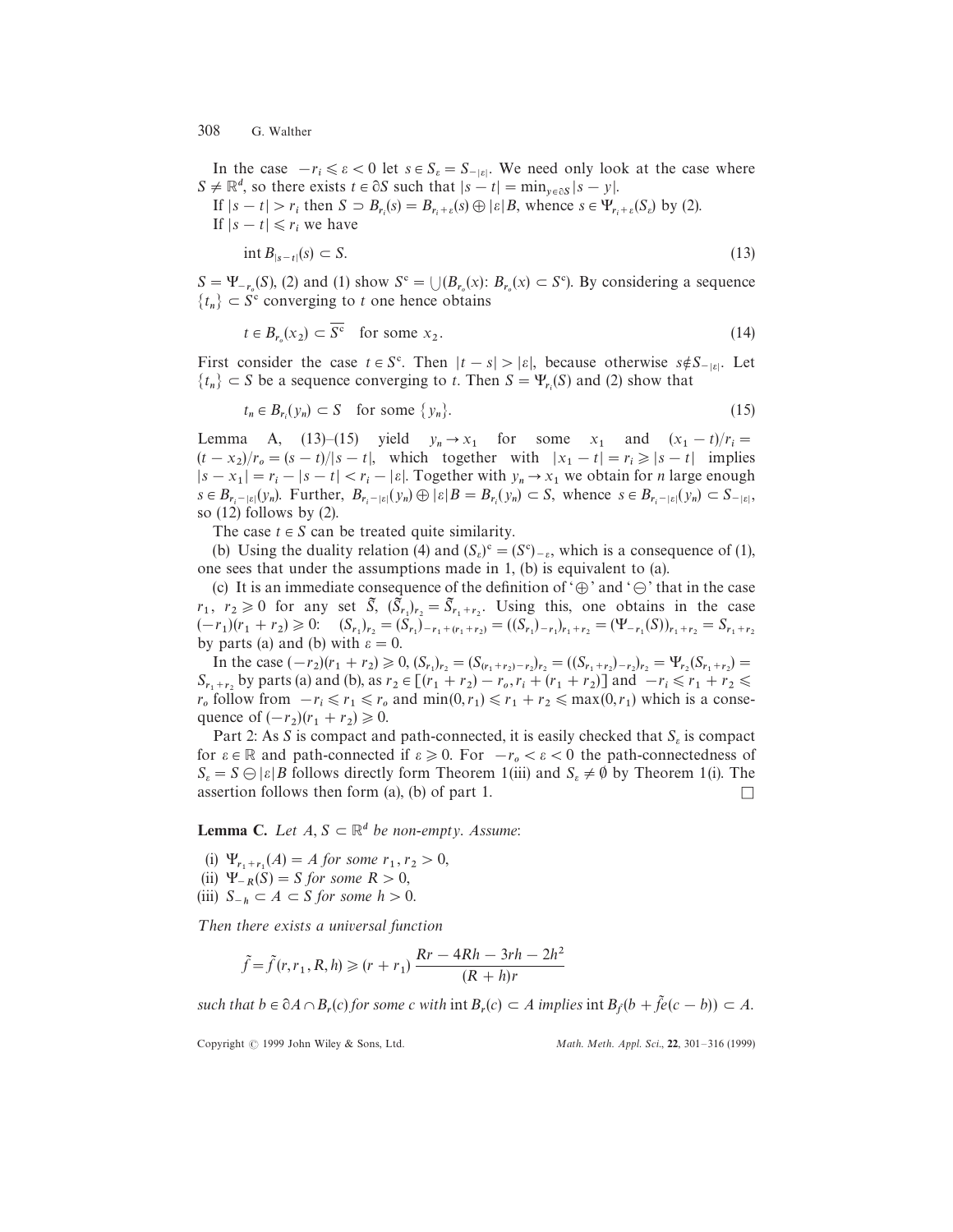*Proof of Lemma C.* A standard computation shows that if  $p$ ,  $x$ ,  $y \in \mathbb{R}^d$ , then

(int 
$$
B_R(x)
$$
)  $\cap$  (int  $B_r(y)$ ) =  $\emptyset$ ,  $p \in \partial B_r(y)$  and  $|p - x| \le R + h$  imply  
 $\langle e(p - x), e(y - p) \rangle \ge \frac{2Rr - 2Rh - h^2}{2(P - h^2)}$ .

$$
\langle e(p-x), e(y-p) \rangle \ge \frac{2\pi\sqrt{2\pi n}}{2(R+h)r}.
$$
\n(16)

\n(17)

\n(18)

\n(19)

\n(19)

\n(19)

\n(19)

\n(10)

\n(11)

\n(12)

\n(13)

\n(14)

\n(16)

\n(17)

\n(18)

\n(19)

\n(19)

\n(10)

\n(11)

\n(12)

\n(14)

\n(16)

\n(16)

\n(17)

\n(18)

\n(19)

\n(19)

\n(10)

\n(11)

\n(12)

\n(14)

\n(16)

\n(19)

\n(19)

\n(10)

\n(11)

\n(12)

\n(14)

\n(15)

\n(16)

\n(17)

\n(19)

\n(19)

\n(10)

\n(11)

\n(12)

\n(14)

\n(16)

\n(19)

\n(19)

\n(10)

\n(11)

\n(12)

\n(14)

\n(15)

\n(16)

\n(19)

\n(19)

\n(11)

\n(11)

\n(12)

\n(13)

\n(14)

\n(15)

\n(16)

\n(16)

\n(17)

\n(19)

\n(19)

\n(10)

\n(11)

\n(12)

\n(14)

\n(15)

\n(16)

\n(19)

\n(19)

\n(10)

\n(11)

\n(12)

\n(13)

\n(14)

\n(15)

\n(16)

\n(17)

\n(19)

\n(19)

\n(11)

\n(11)

\n(12)

\n(

Now Now let  $b \in \partial A \cap B_r(c)$  for some *c* with int  $B_r(c) \subset A$ . (2), (4) and (ii) show  $S^c = \bigcup (B_R(x) : B_R(x) \subset S^c)$ .  $S_{-h} \subset A$  implies the existence of some  $\{s_n\} \subset S^c$  with  $|b - s_n| \le h + 1/n$ . Hence there exists some  $\{x_n\}$  with  $s_n \in B_R(x_n) \subset S^c$ , and so  $|b - x_n| \le R + h + 1/n$ . As  $A \cap S^c = \emptyset$  implies int  $B_r(c) \cap B_R(x_n) = \emptyset$ , and necessarily  $b \in \partial B_r(c)$ , we can apply (16) with  $p := b$  and  $y := c$  to find

$$
\langle e(b - x_n), e(c - b) \rangle \ge \frac{2Rr - 2R(h + 1/n) - (h + 1/n)^2}{2(R + h + 1/n)r} \quad \text{for all } n. \tag{17}
$$

Write  $\mathcal{Y}_b := \{y : \text{int } B_{r+r_1}(y) \subset A, b \in B_{r+r_1}(y)\}.$  Equation (20) below will show that  $\mathcal{Y}_b$ is not empty. Using  $B_{r+r_1}(y)$  with  $y \in \mathcal{Y}_b$  instead of  $B_r(c)$  in the argument leading to (17) we obtain

$$
\langle e(b-x_n), e(y-b) \rangle \geq \frac{2R(r+r_1) - 2(h+1/n) - (h+1/n)^2}{2(R+h+1/n)(r+r_1)}
$$
(18)

for any  $y \in \mathcal{Y}_b$  and all *n*. Employing the fact that  $\langle u_1, u_3 \rangle \ge 4$  min  $(\langle u_1, u_2 \rangle, \langle u_2, u_3 \rangle) - 3$  for any unit vectors  $u_1, u_2$  and  $u_3$ , one deduces from (17) and (18)

$$
\langle e(y-b), e(c-b) \rangle \geqslant \frac{Rr - 4Rh - 3rh - 2h^2}{(R+h)r} =: \frac{\tilde{f}}{r+r_1}
$$
\n<sup>(19)</sup>

for all  $y \in \mathscr{Y}_b$ . Next, we show

If *n* satisfies  $\langle n, c - b \rangle = 0$  then there exists  $\tilde{y} \in \mathcal{Y}_b$  with  $(\tilde{y} - b, n) \ge 0$ . (20)

It is enough to prove (20) for the case where *n* is a unit vector. For  $k \geq 1$  define  $p_k := \frac{1}{2}(b + c) + \sqrt{(r^2/4 - 1/k^2)}e(b - c) + (1/k)n \in \text{int } B_r(c) \subset A$ . Using (i) and (2) one be  $p_k - 2(p + c) + \sqrt{(p^2 - 1)}k^2$  for  $k \ge 1$  and some  $\{c_k\}$ . Hence for all  $k \ge 1$ :<br>obtains  $p_k \in B_{r+r_1}(c_k) \subset A$  for  $k \ge 1$  and some  $\{c_k\}$ . Hence for all  $k \ge 1$ :  $(r + r_1)^2 \ge |p_k - c_k|^2 \ge 1/k^2 + (r + r_1)^2 + 2\langle p_k - b, b - c_k \rangle$ , as  $b \in \partial A$  implies  $|b - c_k| \ge r + r_1$ . It follows that  $\limsup_{k \to \infty} \langle c_k - b, e(b - p_k) \rangle \le 0$ . Further,  $\lim_{k \to \infty} |n + e(b - p_k)| = 0$  as can be verified by computation, more quickly, by drawing a picture in the  $(n, e(b - c))$ -plane and observing that  $p_k \in \partial B_{r/2}(\frac{1}{2}(b + c))$ ,  $p_k \to b$  and that *n* is a tangent vector to  $\partial B_{r/2}(\frac{1}{2}(b+c))$  at *b*. Hence

$$
\liminf_{k \to \infty} \langle c_k - b, n \rangle = -\limsup (\langle c_k - b, e(b - p_k) \rangle - \langle c_k - b, n + e(b - p_k) \rangle)
$$
  
\n
$$
\ge 0 - \limsup |c_k - b| \cdot |n + e(b - p_k)|
$$
  
\n
$$
\ge 0 \text{ as } |c_k - b| \text{ is bounded.}
$$
 (21)

Boundedness of  $|c_k - b|$  also implies the existence of a subsequence  $\{k'\}$  such that  $\lim_{k' \to \infty} c_{k'} = \tilde{y}$  for some  $\tilde{y}$ . Then  $\int_{0}^{x} B_{r+r_1}(\tilde{y}) \subset A$ , and  $b \in B_{r+r_1}(\tilde{y})$  as  $p_k \to b$  and  $|p_k - c_k| \le r + r_1$ . So  $\tilde{y} \in \mathcal{Y}_b$  and  $\langle \tilde{y} - b, n \rangle \ge 0$  follows from (21). This proves (20).

Copyright  $\odot$  1999 John Wiley & Sons Ltd.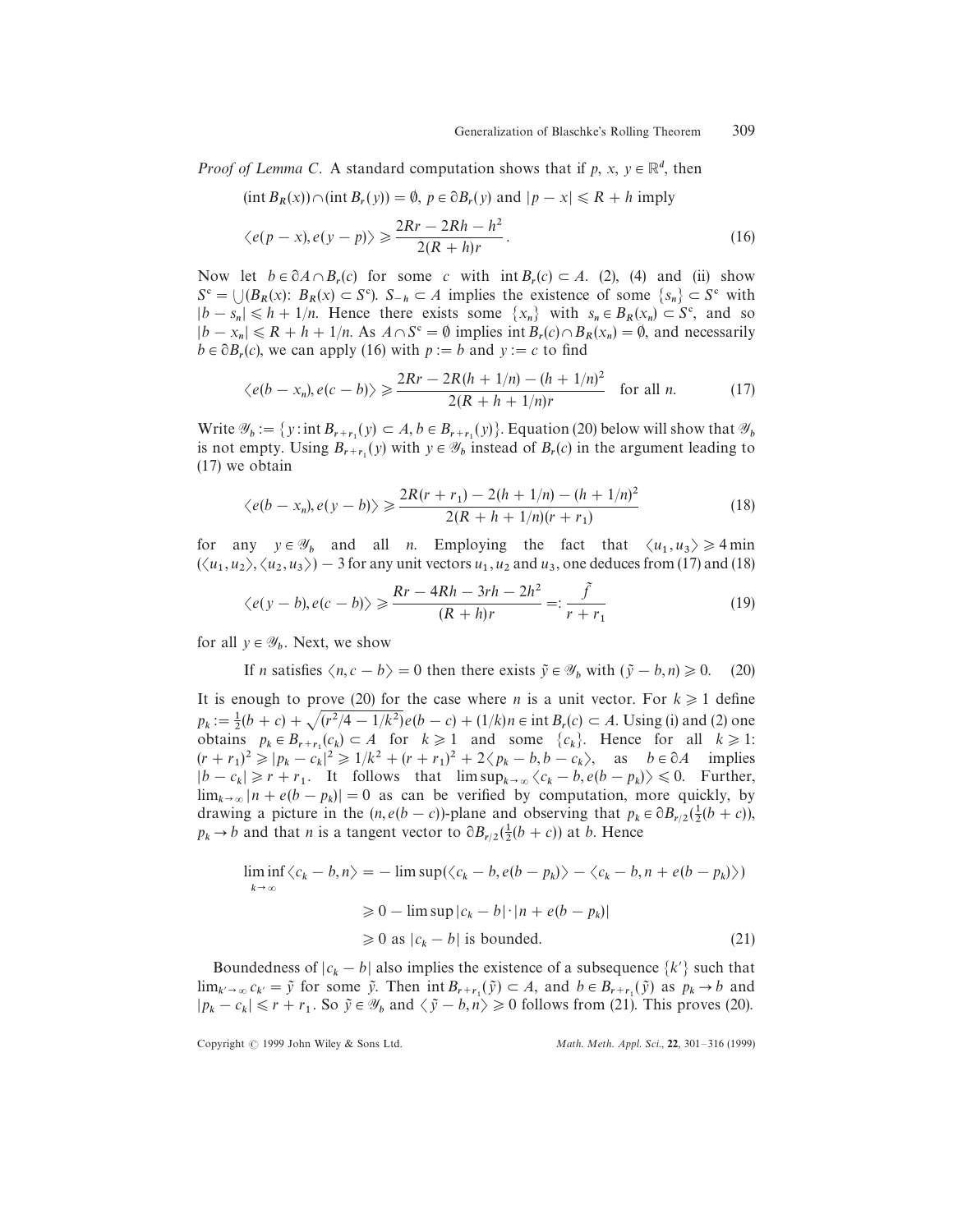Now let  $x \in \text{int } B_f(b + \tilde{f}e(c - b))$  and set  $n := x - b - \langle x - b, e(c - b) \rangle e(c - b)$ . Then  $\langle n, e(c - b) \rangle = 0$ , so (20) gives a  $\tilde{y}$  with

$$
\langle \tilde{y} - b, n \rangle \ge 0
$$
 and  $\tilde{y} \in \mathcal{Y}_b$ , hence  $|\tilde{y} - b| = r + r_1$ . (22)

We will show  $|x - \tilde{y}| < |b - \tilde{y}|$ , i.e.  $x \in \text{int } B_{r+r_1}(\tilde{y}) \subset A$ , proving the lemma. From the definition of *n*,  $\langle x - b, b - \tilde{y} \rangle = \langle x - b, e(c - b) \rangle \langle e(c - b), b - \tilde{y} \rangle + \langle n, b - \tilde{y} \rangle \le$  $\langle x - b, e(c - b) \rangle$  (*f*) by (19) and (22) and because one easily verifies  $\langle x - b, e(c - b) \rangle$  $e(c - b) \ge 0$ . Hence,

$$
|x - \tilde{y}|^2 = |x - b|^2 + |b - \tilde{y}|^2 + 2\langle x - b, b - \tilde{y}\rangle
$$
  
\n
$$
\leq |b - \tilde{y}|^2 + |x - b|^2 - 2\tilde{f}\langle x - b, e(c - b)\rangle
$$
  
\n
$$
< |b - \tilde{y}|^2 \text{ as } x \in \text{int } B_{\tilde{f}}(b + \tilde{f}e(c - b)).
$$

**Lemma D.** Let  $A \subset \mathbb{R}^d$  and  $r > 0$ . Then

 $d_H(\text{conv}(A \oplus rB), A \oplus rB) \leq (\text{diam } A)^2/2r.$ 

*Moreover, if*  $r >$  diam *A then* conv( $A \oplus \sqrt{r^2 - (\text{diam } A)^2B}$ )  $\subset A \oplus rB$ .

*Proof of Lemma D.* Let  $x \in \text{conv}(A \oplus rB)$ . (CON) shows  $x = y + \bar{r}e$  where  $y \in \text{conv } A$ ,  $\overline{r} \in [0, r]$  and  $e \in \partial B$ . Consider the closed half-space  $H_1 := \{z : \langle z - y, e \rangle \geq 0\}$ . Then there exists  $a_1 \in A \cap H_1$  as otherwise conv  $A \subset H_1^c$ , contradicting  $y \in \text{conv } A \cap H_1$ .

Now  $|y - a_1| \leq d$  diam *A*. To see this in the case  $y \neq a_1$  consider the closed half-space  $H_2 := \{x : \langle z - y, y - a_1 \rangle \ge 0\}$  and observe as above that  $y \in \text{conv } A \cap H_2$  implies the  $H_2 := \{x \cdot (z - y, y - a_1) \ge 0\}$  and observe as above that  $y \in \text{conv } A \cap H_2$  in pries the existence of some  $a_2 \in A \cap H_2$ . But then  $|y - a_1|^2 \le |a_1 - a_2|^2 \le (\text{diam } A)^2$ . Now,  $|x - a_1|^2 = |x - y|^2 + |y - a_1|^2 + 2\langle x - y, y - a_1 \rangle \le r^2 + (\text{diam } A)^2 \text{ as } x - y = \bar{r}e$  $|x - a_1| = |x - y| + |y - a_1| + 2\sqrt{x - y}$ ,  $y - a_1$   $\le r + (\text{diam } A)$  as  $x - y = re$ <br>and  $a_1 \in A_1$ . Together with  $\sqrt{r^2 + (\text{diam } A)^2} - r \le (\text{diam } A)^2/2r$  one obtains  $x \in (a_1 \oplus rB) \oplus [(\text{diam } A)^2/2r]B$ , proving the first assertion. If instead  $x \in \text{conv}(A \oplus \sqrt{r^2 - (\text{diam } A)^2}B)$  and  $r > \text{diam } A$ , then replacing *r* by  $\sqrt{r^2 - (\text{diam }A)^2}$  in above proof shows that there exists  $a_1 \in A$  with  $|x - a_1|^2 \le \sqrt{[r^2 - (\text{diam } A)^2]^2 + (\text{diam } A)^2} = r^2$ , so  $x \in a_1 \oplus rB$ , proving the second assertion.

**Lemma E.** Let  $A \subset \mathbb{R}^d$  and  $R \ge 0$ .

(a)  $0 \le r \le R$  implies  $(\text{conv } A \oplus RB)_{-r} = \text{conv}(A \oplus (R - r)B)$ . (b)  $A = \Psi_R(A)$  *implies* conv  $A = \Psi_r(\text{conv }A)$  *for*  $r \in (-\infty, R]$ .

*Proof of Lemma E*. (a) The proof of Proposition 1–5–3 in [9] can readily be modified to show that

$$
conv A = \Psi_{-r}(conv A) \tag{23}
$$

for arbitrary, not necessarily closed  $A \subset \mathbb{R}^d$ . If  $x \notin \text{conv } A$  then Theorem 1.3.4 in Schneider (1993) yields a closed half-space  $H \supset \text{conv } A$  with  $x \in H^c \cup \partial H$ , so it is still possible to find a *y* with  $x \in B_r(y) \subset (\text{conv } A)^c$ . (23) then follows from (2) and (4).

Copyright  $\odot$  1999 John Wiley & Sons, Ltd.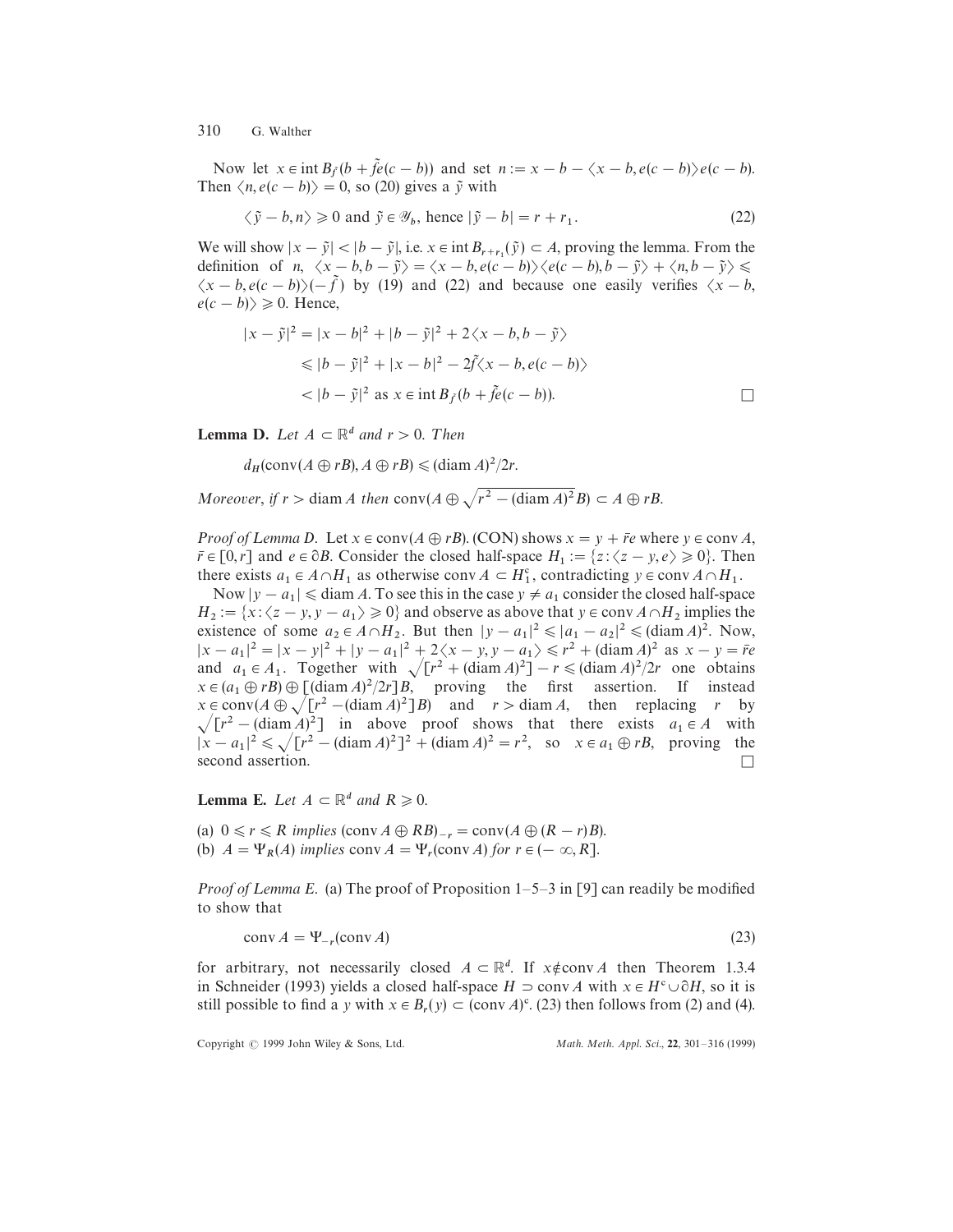Now (CON) shows that  $(\text{conv } A \oplus R B))_{-r} = (\text{conv}(A \oplus (R - r)B) \oplus rB)_{-r} = \Psi_{-r}$  $(\text{conv}(A \oplus (R - r)B)) = \text{conv}(A \oplus (R - r)B).$ 

(b) Part (a) shows the assertion for  $r \le 0$ . For the case  $0 < r \le R$  let  $x \in \text{conv } A$ . Then  $x = \sum_{i=1}^{n} \alpha_i a_i$ , where  $\sum_i \alpha_i = 1$ ,  $\alpha_i \ge 0$  and  $a_i \in A$  for all *i*.  $\Psi_R(A) = A$  together with (2) shows that for all *i*,  $a_i \in B_R(x_i) \subset A$  for some  $x_i \in A$ . Then  $x' :=$  $\sum_i \alpha_i x_i \in \text{conv } A$  and  $|x - x'| \le \sum_i \alpha_i |a_i - x_i| \le R$ , so  $x \in B_R(x')$ . Further  $B_R(x') \subset$ conv *A*:  $y \in B_R(x')$  implies  $y = x' + \bar{r}e$  with  $\bar{r} \in [0, R]$  and  $e \in \partial B$ .  $B_R(x_i) \subset A$  shows  $x_i + \overline{r}e \in A$  for all *i*, hence  $y = x' + \overline{r}e = \sum_i \alpha_i (x_i + \overline{r}e) \subset \text{conv } A$ .

Now the assertion in the case  $0 < r \le R$  follows from  $x \in B_R(x') \subset \text{conv } A$  together with (2) and (MON).  $\square$ 

**Lemma F.** Let  $A \subset \mathbb{R}^d$  be bounded and convex. Then

$$
d_H(A, A_{-\varepsilon}) \leq \varepsilon \frac{\text{diam } A - r(A)}{r(A)} \text{ for } \varepsilon \in [0, r(A)).
$$

The inequality is tight as can be seen by considering the set  $A := \text{conv}(\{a\} \cup B_r(0))$ for various  $|a|$  and *r*.

*Proof of Lemma F.* We may assume  $r(A) > 0$ . Let  $0 < r < r(A)$ . Then there exists *b* with  $B_r(b) \subset A$ . Now let  $a \in A$ . Then  $C_a := \text{conv}(\{a\} \cup B_r(b)) \subset A$  as *A* is convex. One readily checks that if  $\lambda \in [0, 1]$  and  $a_{\lambda} := a + \lambda (b - a)$ , then  $B_{\lambda r}(a_{\lambda}) \subset C_a$ . So if  $\varepsilon \in [0, r]$  then by setting  $\lambda := \varepsilon/r$  one obtains  $\inf_{x \in A_{-s}} |a - x| \le |a - a_{s/r}| =$  $(e \in [0, r])$  then by setting  $\lambda := e/r$  one obtains  $\lim_{x \in A_{r}} |a \lambda| \le |a \lambda|$ <br> $(e/r)|b - a| \le (e/r)(\text{diam } A - r)$  as  $B_r(b) \subset A$ . Hence the assertion of the lemma is true with any  $r \in (0, r(A))$  in place of  $r(A)$ , and thus also for  $r(A)$ .

*Proof of Theorem* 1. (i)  $\Rightarrow$  (iv): Set *A* := *S* $\ominus$  *r*<sub>1</sub>*B* and *D* := *S* $\oplus$  *r*<sub>2</sub>*B*. (iv)  $\Rightarrow$  (v): We will successively prove (24)–(29):

> For every  $s \in \partial S$  there exists a unique unit vector  $n(s)$  such that  $B_{r_o}(s - r_o n(s)) \subset S$  and int  $B_{r_o}(s + r_o n(s)) \subset S^c$  $(24)$

For every 
$$
s, u \in \partial S, |n(s) - n(u)| \leq \frac{1}{r_o} |s - u|.
$$
 (25)

Now fix  $s \in \partial S$  and define the hyperplane  $H_s := s + (n(s))^{\perp}$ , where  $\perp$  denotes the orthogonal complement, the  $(d-1)$ -dimensional neighbourhood  $U'_s := \{x \in H_s :$  $|x - s| < r_o/4$ , and the neighbourhood  $U_s$  of *s* by  $U_s := \{x: x = u' + \alpha n(s), u' \in U'_s\}$  $\alpha \in \mathbb{R}, |\alpha| < r_o/4$ .

For every 
$$
u \in U_s \cap \partial S, \langle n(s), n(u) \rangle \ge \frac{15}{16}
$$
. (26)

Let 
$$
u \in \partial S \cap U_s
$$
. Then the line  $g_u(\alpha) :=$  (27)

$$
u + \alpha n(s), \ \alpha \in \mathbb{R}, \ \text{meets} \ \partial S \cap U_s \ \text{in} \ u \ \text{only.}
$$
 (27)

If 
$$
x \in U'_s
$$
, then  $g_x(\cdot) \cap \partial S \cap U_s \neq \emptyset$ . (28)

Copyright  $\odot$  1999 John Wiley & Sons Ltd.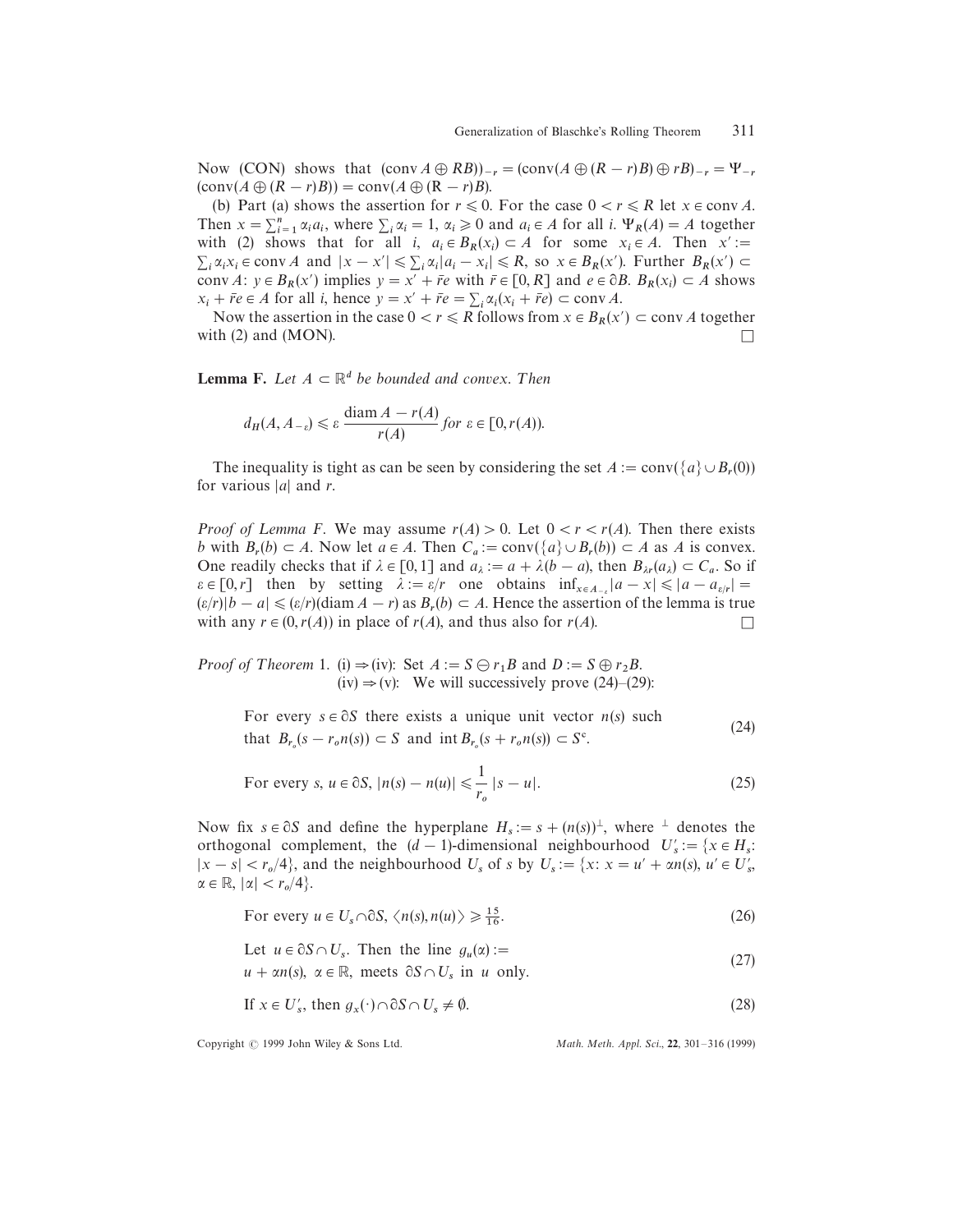Equations (27) and (28) show that in  $U_s$ ,  $\partial S$  is the graph of some real-valued function *f*<sub>s</sub> defined on  $U'_s \subset H_s$  and graphed with the ordinate axis in direction *n*(*s*): *f*<sub>s</sub> is given at  $x \in U'$  as the unique  $\alpha \in (-r_o/4, r_o/4)$  that satisfies  $g_x(\alpha) \in \partial S$ .

Let 
$$
u' \in U'_s
$$
, so  $u := u' + f_s(u')n(s) \in U_s \cap \partial S$ . Then for any  $x \in U'_s$   
\n
$$
f_s(x) = f_s(u') - \frac{1}{\langle n(s), n(u) \rangle} \langle n(u), x - u' \rangle + O(|x - u'|^2).
$$
\n(29)

Thus  $f_s$  is a  $C^1$  function on  $U'_s$  provided the map  $u' \mapsto (1/\langle n(s), n(u) \rangle) n(u)$  is continuous. But this a consequence of (25) and (26), once continuity of the map  $u' \mapsto u$ is established. That in turn is a consequence of the continuity of  $f_s$  which follows form (29). Using theorem 2.1.2 in Berger and Gostiaux  $[1]$  one then concludes that  $\partial S$  is  $a(d-1)$ -dimensional  $C^1$  submanifold in  $\mathbb{R}^d$ . Hence at each  $s \in \partial S$  there exists a unique outward pointing unit normal vector, which is given by *n*(*s*) as can be computed from (29) or directly deduced from (24). The asserted Lipschitz condition for *n*(*s*) is given by (25).

It remains to prove (24)*—*(29). Equation (24) follows from (iv) with a standard argument involving Lemma A.

To see (25) observe that the inclusions in (24) imply for  $s, u \in \partial S$ :  $|(s - r_o n(s)) - (u + r_o n(u))| \ge 2r_o$  and  $|(u - r_o n(u)) - (s + r_o n(s))| \ge 2r_o$ . The first inequality is equivalent to  $|s - u|^2 + r_o^2 |n(s) + n(u)|^2 - 2r_o \langle s - u, n(s) + n(u) \rangle \ge 4r_o^2$ the second to  $|s - u|^2 + r_o^2 |n(s) + n(u)|^2 + 2r_o \langle s - u, n \langle s \rangle + n(u) \rangle \ge 4r_o^2$ . Adding both inequalities and using  $|n(s) + n(u)|^2 = 4 - |n(s) - n(u)|^2$  gives (25).

Equation (26) follows from (25), using  $|s - u|^2 \le r_o^2/8$  for  $u \in U_s$ .

To prove (27), let  $u \in U_s \cap \partial S$  and denote by  $u' \in U'_s$  the orthogonal projection of *u* onto  $H_s$ . For an arbitrary  $x \in U'_s$  an elementary calculation together with (24) and (26) shows that

$$
g_x(\alpha) \in \text{int } B_{r_o}(u + r_o n(u)) \subset S^c \text{ for } \bar{\alpha}(x) < \alpha < r_o/4,
$$
\n
$$
g_x(\alpha) \in \text{int } B_{r_o}(u - r_o n(u)) \subset \text{int } S \text{ for } -r_o/4 < \alpha < \underline{\alpha}(x),
$$
\n
$$
(30)
$$

with  $\bar{\alpha}(x) = \langle n(s), u - u' \rangle + r_o \langle n(s), n(u) \rangle - \sqrt{r_o^2 \langle n(s), n(u) \rangle^2 + 2r_o \langle n(u), x - u' \rangle - 2r_o \langle n(u), x - u' \rangle^2}$  $|x - u'|^2$  and  $\underline{\alpha}(x) = \langle n(s), u - u' \rangle - r_o \langle n(s), n(u) \rangle + \sqrt{r_o^2 \langle n(s), n(u) \rangle^2 - 2r_o^2}$   $\langle n(u), x - u' \rangle - |x - u'|^2$ . To prove (27) now, set  $x = u'$ . Then  $\underline{\alpha}(x) = \overline{\alpha}(x) = \langle n(s), u - u' \rangle$ , so  $g_{u'}(\cdot)$  meets  $\partial S \cap U_s$  only in  $g_{u'}(\langle n(s), u - u' \rangle) = u$ , and ֖֖֪֪֪֪֪֪֪֪֪֪֪֪֪֪ׅ֧֚֚֚֚֚֚֚֚֚֚֚֚֚֚֚֚֚֚֚֚֚֚֚֚֚֚֚֬֡֡֡֡֞֝֬֝֓֡֞֡֡֡ hence so does  $g_u(\cdot)$ .

To prove (28), set  $u = s$ . Then  $u' = s$  and thus for  $x \in U'_s$ ,  $-r_o/4 < \underline{\alpha}(x)$  and  $\bar{\alpha}(x) < r_o/4$  imply that  $g_x(\alpha) \in U_s \cap \partial S$  for some  $\alpha \in (-r_o/4, r_o/4)$ .

As for (29), let *u'* and *u* as given there. Then *u'* is the projection of *u* onto  $H_s$ ,  $f_s(u') = \langle n(s), u - u' \rangle$  and for  $x \in U'_s$ ,  $\underline{\alpha}(x) \leq f_s(x) \leq \overline{\alpha}(x)$  by (30). But the Taylor series expansions  $\sqrt{(1 + x)} = 1 + \frac{1}{2}x + O(|x|^2)$  shows that ֖֪֪ׅ֪֪ׅ֪֪ׅ֚֚֚֚֚֚֚֚֚֚֚֚֚֚֚֚֡֡֡֡֡֡֡֡֡֡֡֡֝֓֡֡֡֝֬

$$
\underline{\alpha}(x) = \langle n(s), u - u' \rangle - \frac{1}{\langle n(s), n(u) \rangle} \langle n(u), x - u' \rangle + O(|x - u'|^2)
$$

and the same expansion holds for  $\bar{\alpha}(x)$ , so (29) entails.

Copyright  $\odot$  1999 John Wiley & Sons, Ltd.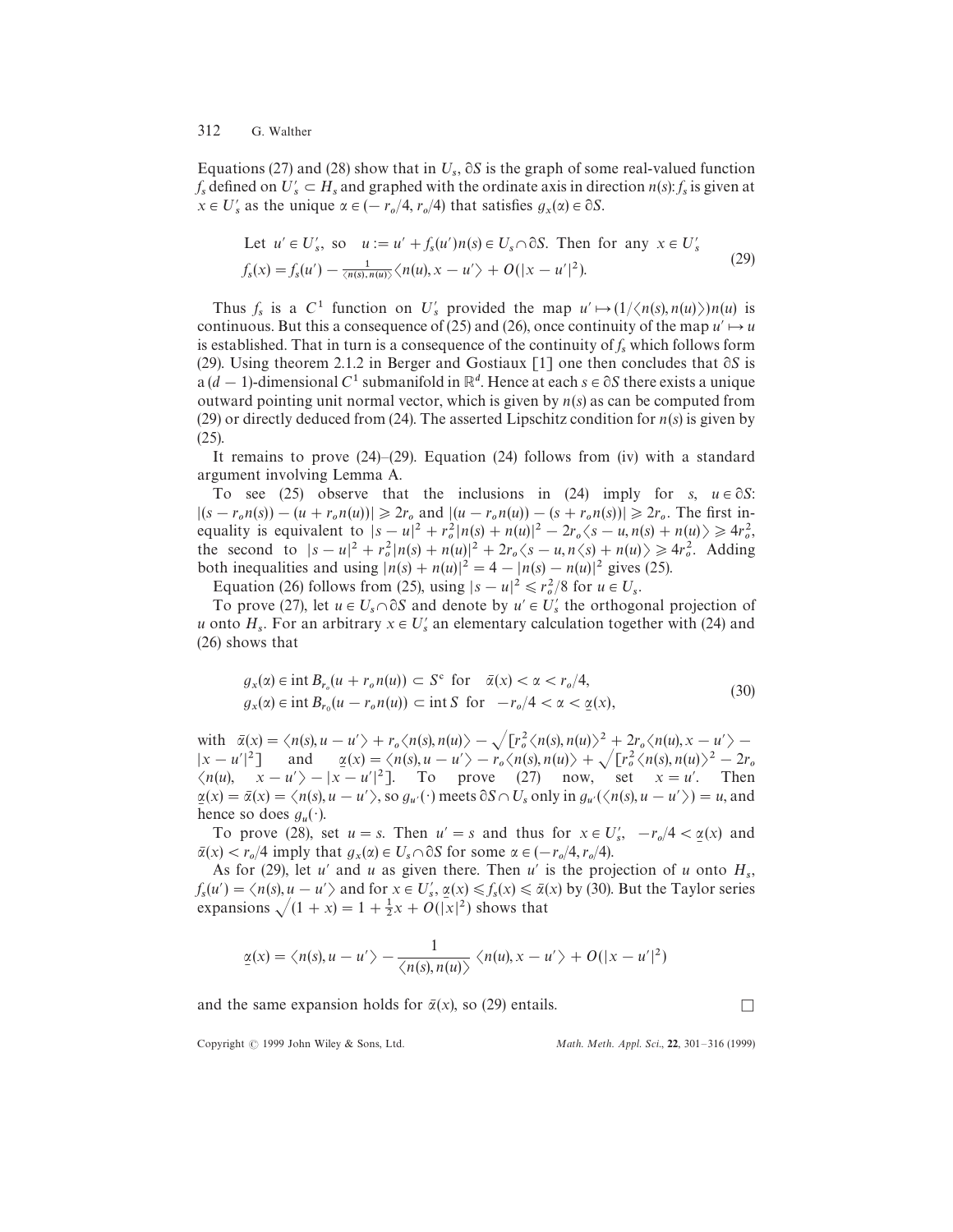$(v) \Rightarrow (iii)$ : Let  $s \in \partial S$ . We will show below:

There exists some 
$$
0 < \tilde{r} < \tilde{l} \leq r_o
$$
 with  $\text{conv}(\{s\} \cup B_{\tilde{r}}(s - \tilde{\ln}(s))) \subset S.$  (31) If  $0 < r < l \leq r_o$  and  $\text{conv}(\{s\} \cup B_r(s - \ln(s))) \subset S$ , then  $B_l(s - \ln(s)) \subset S$ . (32)

Now take  $\tilde{r}$ ,  $\tilde{l}$  as given by (31). If  $\tilde{l} < r_o$ , then (32) shows that for any  $\tilde{l}' \in (\tilde{l}, 2\tilde{l})$  there J exists  $0 < \tilde{r}' < \tilde{l}'$  so that (31) remains true for  $\tilde{r}'$  and  $\tilde{l}'$ . Iterating this way if necessary one sees that (31) holds for  $\tilde{l} = r_0$  and some  $0 < \tilde{r} < \tilde{l}$ . Then (32) shows that J  $B_r(s - rn(s)) \subset S$  for all  $0 < r \le r_0$ . To prove that  $S \ominus rB$  is connected for  $0 < r \le r_0$ , Let  $a, b \in S \ominus rB$ . Write  $r_a$  for the maximal  $\tilde{r}$  such that  $B_{\tilde{r}}(a) \subset S$ , so  $r_a \ge r$ , and pick  $a, b \in S \ominus rB$ . Write  $r_a$  for the maximal  $\tilde{r}$  such that  $B_{\tilde{r}}(a) \subset S$ , so  $r_a \ge r$ , and pick a point  $s_a \in \partial S \cap B_{r_a}(a)$ . The tangent hyperplane of  $\partial S$  at  $s_a$  must necessarily be a tangent hyperplane to  $B_{r_a}(a)$  at  $s_a$ , so  $a = s - r_a n(s_a)$ . As  $r_a \ge r$ , the map  $\Gamma_a: t \in [0, r_a - r] \mapsto s_a - (r_a - t)n(s_a)$  is a path in  $S \ominus rB$  connecting *a* and  $s_a - rn(s_a)$ . Let  $\Gamma_b$  be an analogous path for *b*, and  $\Gamma \subset \partial S$  a path connecting  $s_a$  to  $s_b$ . Then  $\Gamma_{ab} := \{ s - rn(s), s \in \Gamma \}$  is a subset of  $S \ominus rB$  as  $B_r(s - rn(s)) \subset S$ . Further,  $n(s)$  is a continuous function of *s* by the Lipschitz condition, so  $\Gamma_{ab}$  is a path connecting  $s_a - rn(s_a)$  to  $s_b - rn(s_b)$ . Hence a ball of radius  $r \le r_0$  rolls freely in *S*. That such a ball rolls also freely in  $\overline{S}^c$  can be shown in a similar way using  $\partial \overline{S}^c \subset \partial S$ . It remains to prove (31) and (32).

Theorem 2.1.2 in Berger and Gostiaux [1] and a standard differentiability argument show that for every choice of  $0 < r < l$ , there exists a neighborhood  $N_{r,l}$  of *s* with conv $({s} \cup B_r(s - \ln(s))) \cap N_{r,l} \subset S$ . Equation (31) is a direct consequence of this. To prove (32) let *r* and *l* as given there and set  $C_{r,l} := \text{conv}\left(\{s\} \cup B_r(s - \ln(s))\right)$ . It follows from the compactness of *S* that there exists a maximal  $\bar{r} \le l$  with  $C_{\bar{r},l} \subset S$ . Suppose  $\bar{r}$  < *l*. Then  $\partial C_{\bar{r},l}$  must meet  $\partial S$  in some point  $t \neq s$  because otherwise  $\bar{r}$  cannot be ř maximal as  $C_{(\bar{r}+l)/2, l} \cap N_{(\bar{r}+l)/2, l} \subset S$  and  $(\bar{r}+l)/2 > \bar{r}$ . í ŕ ī

Now  $C_{\bar{r},l} \subset S$  implies that the tangent hyperplane of  $\partial S$  at *t* must coincide with some supporting hyperplane of the convex set  $C_{\bar{r},l}$  at *t*. Thus  $\langle n(t), t - s \rangle \ge 0$ . By ľ definition of  $C_{\bar{r},l}$  and as  $t \neq s$  we can write  $t = \alpha s + (1 - \alpha)(s - \ln(s) + re)$  for some ř  $\alpha \in [0, 1)$  and some  $e \in \partial B_1(0)$ . Standard arguments of convex geometry readily show ľ that one can take  $e = n(t)$ , hence  $t - s = (1 - \alpha)(\bar{r}n(t) - \ln(s))$  for some  $\alpha \in [0, 1)$ . This identity and the Lipschitz condition give  $(1 - \bar{r}/l)\langle n(s), n(t) \rangle = \frac{1}{2}(2 - |n(s) - \bar{s}|)$  $n(t)^2 - \frac{r}{l}(\sqrt{r}(s), n(t)) \ge \frac{1}{2}(2 - (1/r_0^2)|s - t|^2) - (r/l)\sqrt{n}(s), n(t) \ge \frac{1}{2}(2 - (1/r_0^2)(r^2 + r^2))$ <br>  $n(t)^2 - 2\sqrt{r}(t) - (t) \sqrt{r}(t) \ge \frac{1}{2}(2 - (1/r_0^2)(r^2 + r^2))$  $l^2 - 2\bar{r}l\langle n(s), n(t) \rangle$ )  $-\bar{r}/l\langle n(s), n(t) \rangle$ . Now  $r_0 \ge l$  shows that the last term is at least  $\frac{1}{2}(1 - \bar{r}^2/l^2) > (1 - \bar{r}/l)\bar{r}/l \geq (1 - \bar{r}/l)(\bar{r}/l - [1/(1 - \alpha)l] \leq t - s, n(t))$  as  $\bar{r} < l$  and  $\langle n(t), t - s \rangle \ge 0$ . But the last term equals  $(1 - \bar{r}/l) \langle n(s), n(t) \rangle$  by the identity for  $t - s$ above. This contradiction shows that we must have in fact  $\bar{r} \ge l$ .

 $(iii) \Rightarrow (ii)$ : One readily checks that (iii) and the fact that *S*<sup>c</sup> is open imply

$$
\partial \overline{S^c} = \partial S \quad \text{and int } \overline{S^c} = S^c. \tag{33}
$$

We will show first:

$$
s \in \text{int } S \quad \text{implies} \quad s \in \text{int } B_{r_0}(x) \subset \text{int } S \quad \text{for some } x \in \mathbb{R}^d. \tag{34}
$$

Copyright  $\odot$  1999 John Wiley & Sons Ltd.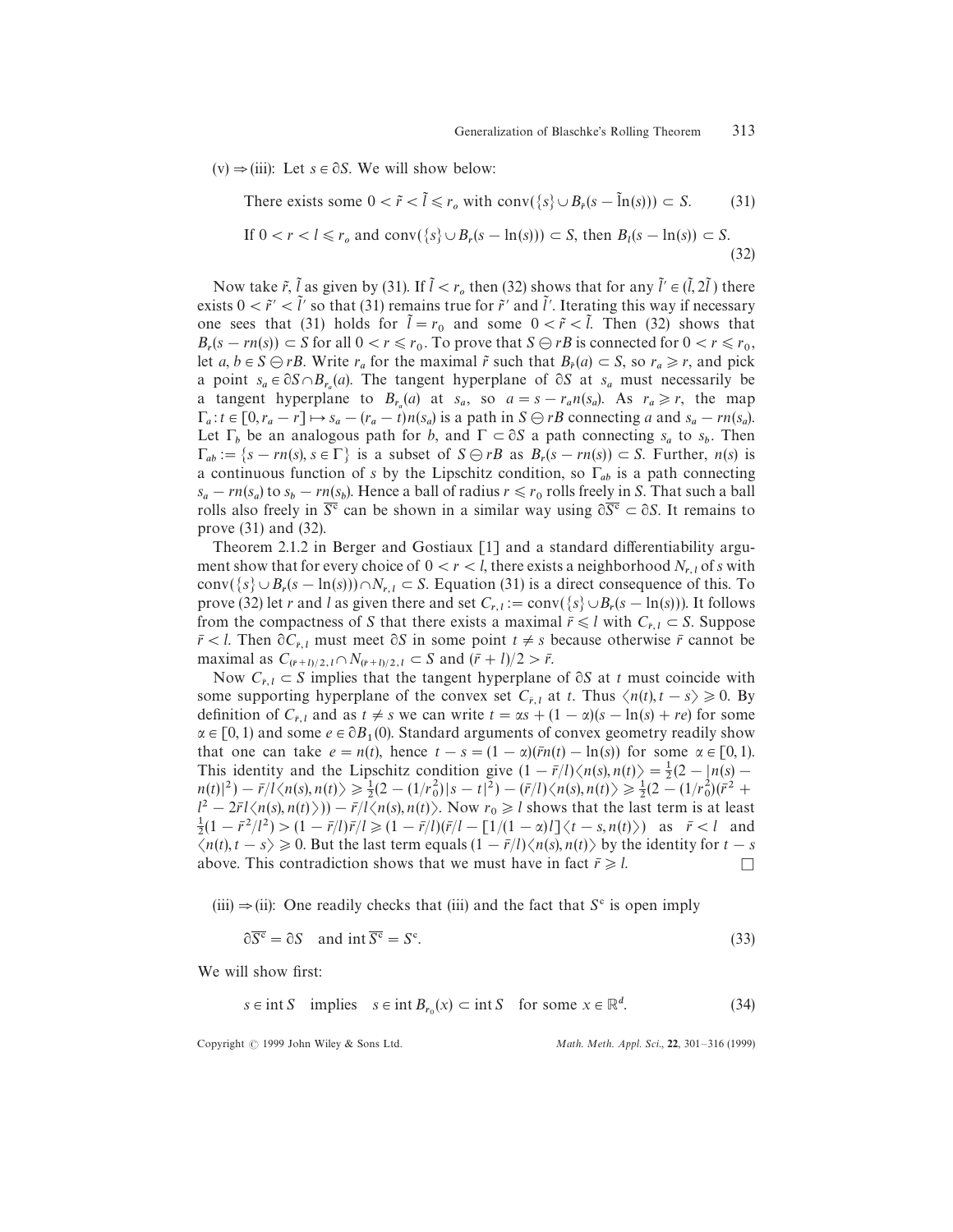As  $\partial S$  is compact there exists  $t \in \partial S$  such that  $r_s := |s - t| = \inf_{y \in \partial S} |s - y| > 0$ . If  $r_s < r_0$ , then it follows from (iii), (33) and Lemma A that there exists  $x \in \mathbb{R}^d$  with  $t \in B_{r_s}(s) \subset B_{r_0}(x) \subset S$ , proving (34).

Proceeding in the same way with the closed set  $\overline{S^c}$  and using (33) shows that (34) holds with int *S* replaced by  $S^c$ . These two versions of (34) yield int  $S =$  $\bigcup_{\text{int }B_{r_0}(x) \subset \text{int }S} \text{int }B_{r_0}(x) \text{ and } S^c = \bigcup_{\text{int }B_{r_0}(x) \subset S^c} \text{int }B_{r_0}(x) \text{ (iii) implies int } S \neq \emptyset.$  So (ii) follows from the general fact that int  $S = (\overline{S^c})^c$ . 

(ii)  $\Rightarrow$  (i). Is *S* is *r*<sub>0</sub>-convex then one has for all  $0 < \lambda < r_0$ :  $S^c = \bigcup_{\text{int } B_{r_0}(x) \subset S^c} \text{int}$  $B_{r_0}(x) \subset \bigcup_{B_\lambda(x) \subset S^c} B_\lambda(x) \subset S^c$ , and thus  $\Psi_\lambda(S) = S$  for  $\lambda \in (-r_0, 0)$  follows.

 $r_0$ -convexity of  $\overline{S}^c$  together with int  $S = (\overline{S}^c)^c$  and closedness of *S* gives

$$
\text{int } S = \bigcup_{\text{int } B_{r_0}(x) \subset \text{int } S} \text{int } B_{r_0}(x) \subset \bigcup_{B_{r_0}(x) \subset S} B_{r_0}(x). \tag{35}
$$

Let  $s \in \partial S$ . We will show in a moment that

$$
\inf_{y \in \text{int } S} |s - y| = 0. \tag{36}
$$

Together with (35) one sees that there exists a sequence  $\{s_n\} \subset \text{int } S$  converging to *s* and a sequence  $\{x_n\}$  such that  $s_n \subset \text{int } B_{r_0}(x_n) \subset \text{int } S$ . Let  $\bar{x}$  be a cluster point of the bounded sequence  $\{x_n\}$ . One concludes  $s \in B_{r_0}(\bar{x}) \subset S$  because *S* is closed, whence  $\partial S \subset \bigcup_{B_{r_0}(x) \subset S} B_{r_0}(x)$ . Together with (35) one obtains for  $0 \le \lambda \le r_0$ .  $S \subset \bigcup_{B_{r_0}(x) \subset S} B_{r_0}(x) \subset \bigcup_{B_{\lambda}(x) \subset S} B_{\lambda}(x) \subset S$  and thus  $\Psi_{\lambda}(S) = S$  for  $\lambda \in [0, r_0]$  follows. It remains to prove (36). Suppose it were not true. As int  $S \neq \emptyset$  and *S* is path-

connected it is possible to find a  $t \in \partial S$  such that  $d := \inf_{y \in \text{int}S} |t - y|$  satisfies  $0 < d < r_0/10$ . Together with (35) this yields the existence of a *x* with

$$
0 < |x - t| \le r_0 + d \quad \text{and} \quad \text{int } B_{r_0}(x) \subset \text{int } S. \tag{37}
$$

Set  $b := t + [d/2|x - t|](x - t)$  and observe  $\inf_{y \in \text{int } S} |b - y| > 0$ , so there exists a sequence  ${b_n} \subset S^c$  with  $\lim_{n\to\infty} b_n = b$  and a sequence  ${c_n}$  with

$$
b_n \in \text{int } B_{r_0}(c_n) \subset S^c. \tag{38}
$$

Now  $t \in S$  shows that for all *n*,  $|c_n - t|^2 \ge r_0^2 > |c_n - b_n|^2 = |c_n - t|^2 + |t - b_n|^2 +$  $2\langle c_n - t, t - b_n \rangle$ , which together with the definition of *b* and the boundedness of  $\{c_n - t\}$  implies  $\limsup_n \langle c_n - t, t - x \rangle = \limsup_n \langle c_n - t, t - b \rangle 2|x - t|/d =$  $\limsup_n {\langle c_n - t, t - b_n \rangle 2|x - t|/d} \le -\limsup_n |t - b_n|^2/2 \cdot 2|x - t|/d = -|t - b|^2$  $|x - t|/d \leq 0.$ 

Together with (37) and (38) this shown  $\limsup_n |c_n - x|^2 \leq \limsup_n (|c_n - b_n| +$  $|b_n - b| + |b - t|$ <sup>2</sup> +  $|t - x|^2 \le (r_0 + d/2)^2 + (r_0 + d)^2 < 3r_0^2$  as  $d < r_0/10$ , contradicting  $|c_n - x| \ge 2r_0$  for all *n* as implied by (37) and (38). This proves (36).

*Proof of Theorem* 2. Lemma B 1(a), (b) give  $T_{-\varepsilon} = \Psi_{r_i}(T_{-\varepsilon}) = \Psi_{-r_o}(T_{-\varepsilon})$  and  $T_{\varepsilon} = \Psi_{r_i}(T_{\varepsilon}) = \Psi_{-r_o}(T_{\varepsilon})$ . So by (MON II)

$$
T_{-\varepsilon} \subset \Psi_{r_i}(S) \subset T_{\varepsilon} \quad \text{and} \quad T_{-\varepsilon} \subset S_{i_0} \subset T_{\varepsilon} \quad \text{as well as } T_{-\varepsilon} \subset S_{oi} \subset T_{\varepsilon}. \tag{39}
$$

Copyright  $\odot$  1999 John Wiley & Sons, Ltd.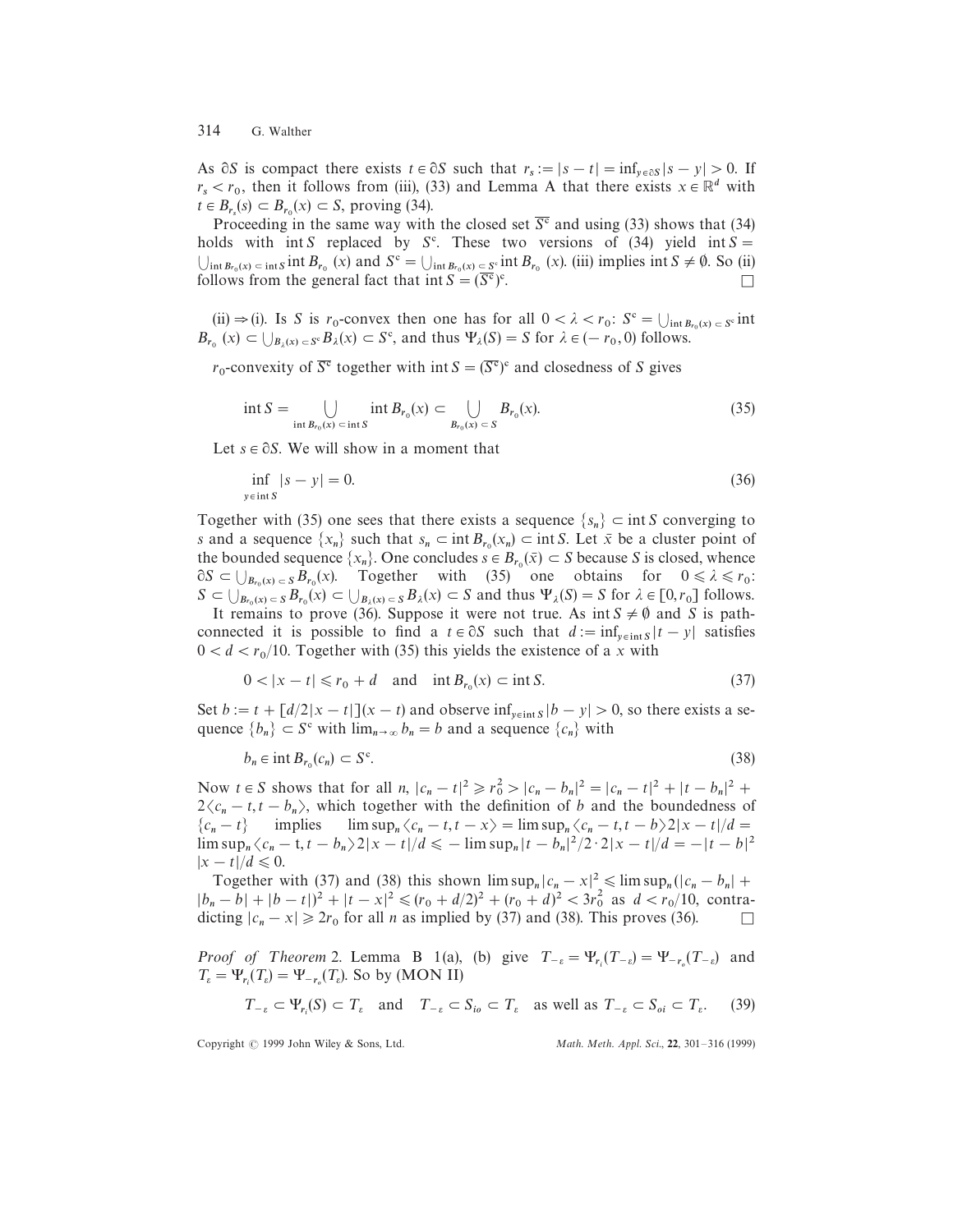Now consider first  $S_{io}$ . (ID) shows  $\Psi_{-r_o}(S_{io}) = S_{io}$  whence (MON) yields  $S_{io} = \Psi_r(S_{io})$ for  $r \in [-r_o, 0]$ . (6) is proved once it is shown that for  $f_{io} > r_o$  and  $r \in (0, f_{io} - r_o)$ 

$$
s \in S_{io} \quad \text{implies } s \in B_r(x) \subset S_{io} \quad \text{for some } x,
$$
\n
$$
(40)
$$

because (40) is equivalent to  $S_{io} = \Psi_r(S_{io})$  by (2). We need only consider the case where  $S_{io} \neq \mathbb{R}^d$ . Then there exists  $c \in \partial S_{io}$  such that  $|s - c| = \min_{y \in \partial S_{io}} |s - y|$ . If  $|s - c| > r$ , then  $B_r(s) \subset S_{i_0}$  and (40) follows. If  $|s - c| \leq r$  then set  $A := \Psi_{r_i}(S) \oplus r_o B$ . Then  $S_{io} = A \bigoplus r_o B$ , so  $c \in \partial (A \bigoplus r_o B)$ . It is readily checked that this implies

int  $B_{r_o}(c) \subset A$  and int  $B_{r_o}(b) \subset (S_{io})^c$  for some *b* with  $|b - c| = r_o$  $(41)$ 

Next, we will show

$$
\int_{f_{io} - r_o}(c + (f_{io} - r_o)e(c - b)) \subset S_{io}.\tag{42}
$$

Set  $Z := T_{\varepsilon+r_o}$ . By the definition of *A* we can write  $A = (S_{-r_i}) \oplus (r_i + r_o)B$ . We get

 $\Psi_{r_i+r_o}(A) = A$  by (MON),  $\Psi_{-(R_o-r_o-\varepsilon)}(Z) = Z$  by Lemma B 1(b) as  $\varepsilon + r_o < R_o$  $(43)$ 

 $Z_{-2\varepsilon} \subset A \subset Z$  by (39) and as Lemma B 1(c) yields  $(T_{-\varepsilon})_{r_o} = Z_{-2\varepsilon}$ .

 $s \in S_{io}$  implies  $A, Z \neq \emptyset$ , so (41), (43) and Lemma C show  $B_{\tilde{f}}(b + \tilde{f}e(c - b)) \subset A$ , where

$$
\tilde{f} = \tilde{f}(r_o, r_i, R_o - r_o - \varepsilon, 2\varepsilon) = (r_i + r_o) \left( 1 - \frac{8R_o \varepsilon}{(R_o - r_o + \varepsilon)r_o} \right) = f_{io}.
$$

Hence int  $B_{f_{io}-r_o}(c + (f_{io}-r_o)e(c-b)) = \text{int } B_{f_{io}}(b + f_{io}e(c-b)) \oplus r_oB \subset A \oplus r.B = S_{io}$ proving (42).

Now we can finish the proof of (40) for the case  $|s - c| \le r < f_{io} - r_o$ . By the definition of *c*, if  $|s - c| > 0$ , then int  $B_{|s-c|}(s) \subset S_{i_0}$ , which together with (41) implies  $e(s - c) = -e(b - c)$ . Hence  $|s - (c + (f_{io} - r_o)e(c - b))| < f_{io} - r_o$ , which together with (42) and  $r < f_{io} - r_o$  yields (40). In the case  $|s - c| = 0$  we have  $c = s \in S_{io}$ , whence  $(42)$  gives  $s \in B_r(c + re(c - b)) \subset \text{int } B_{f_{io} - r_o}(c + (f_{io} - r_o)e(c - b)) \cup \{c\} \subset S_{io}$ , completing the proof of (40) and of (6).

As for (7), (1) and (4) show that  $\tilde{S} := S^c$  and  $\tilde{T} := T^c$  satisfy  $\tilde{T}_{-\varepsilon} \subset \tilde{S} \subset \tilde{T}_{\varepsilon}$  and  $\sum_{i=1}^{N} P_i = \sum_{i=1}^{N} \sum_{i=1}^{N} P_i = \sum_{i=1}^{N} P_i$ . Then the already proven assertion (6) shows that the set  $\overline{S}_{\geq 0}^T := \Psi_{-r_i}(\Psi_{r_o}(\overline{S}))$  satisfies  $\overline{S} = \Psi_r(\overline{S})$  for  $r \in [r_i, (f_{oi} + r_i)^+]$ . But using (4) one obtains  $\overline{S}_{\geq 0}^T := \Psi_{-r_i}(\Psi_{r_o}(\overline{S}))$  satisfies  $\overline{S} = \Psi_r(\overline{S})$  for  $r \in [r_i, (f_{oi} + r_i)^+]$ .  $\tilde{S} = \Psi_{-r_i}(\Psi_{-r_i}(S))$  satisfies  $S = \tau_r(S)$  for  $r \in [r_i, (f_{oi} + r_i)]$ . But using (4) one obtains  $\tilde{S} = \Psi_{-r_i}((\Psi_{-r_i}(S))^c) = (\Psi_{r_i}(\Psi_{-r_i}(S)))^c = (S_{oi})^c$ , so (4) gives  $S_{oi} = \Psi_r(S_{oi})$  for  $r \in (- (f_{oi} - r_i)^+, r_i].$ 

Finally, observe that  $d_H(S, T) < \varepsilon$  gives  $T \subset S_{\varepsilon} \subset T_{2\varepsilon}$  (it is enough to require  $d_H(S, T) \le \varepsilon$  if *S* and *T* are both closed), so the inclusions in the following statement result from (MON II); the equalities follow from Lemma B 1(c) and  $0 < r_o - \varepsilon < R_o$ ,  $2\varepsilon < R_o$  and  $\varepsilon + r_o < R_o$ , respectively:

$$
T_{-\varepsilon} = (T_{r_o - \varepsilon})_{-r_o} \subset ((S_{\varepsilon})_{r_o - \varepsilon})_{-r_o} \subset ((T_{2\varepsilon})_{r_o - \varepsilon})_{-r_o} \subset (T_{\varepsilon + r_o})_{-r_o} = T_{\varepsilon}.
$$

Further,  $r_o - \varepsilon > 0$  shows  $(S_{\varepsilon})_{r_o - \varepsilon} = (S \oplus \varepsilon B) \oplus (r_o - \varepsilon)B = S_{r_o}$ , whence  $\tilde{S} := \Psi_{-r_o}(S) =$  $((S_{\varepsilon})_{r_o} - \varepsilon) - r_o$ . We thus have  $T_{-\varepsilon} \subset \tilde{S} \subset T_{\varepsilon}$ , so Theorem 2 applies for  $\tilde{S}$ . But  $(\widetilde{S})_{oi} = \Psi_{r_i}(\Psi_{-r_o}(\widetilde{S})) = \Psi_{r_i}(\Psi_{-r_o}(S)) = S_{oi}$  by (ID).

Copyright  $\odot$  1999 John Wiley & Sons Ltd.